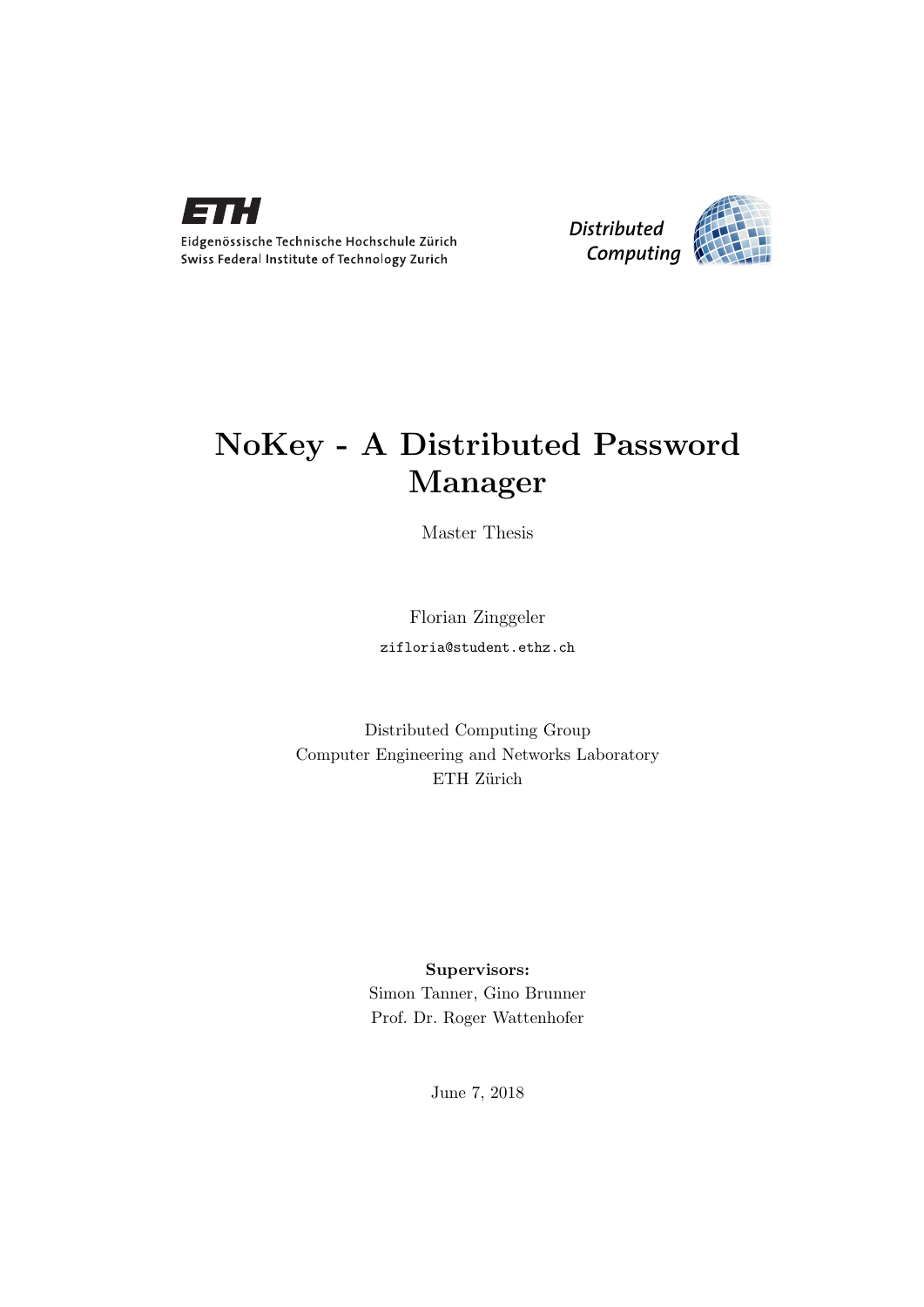## Abstract

<span id="page-1-0"></span>Choosing strong and unique passwords for every online account is difficult without using a password manager. However, most password managers require users to remember a strong master password to securely store their credentials.

In this project, we present NoKey, a password manager that does not make use of a master password. Instead, when users want to access their stored passwords, all they have to do is to allow the access on another of their paired devices. How many devices are needed to unlock a password can be configured. This is achieved by making use of Shamir's Secret Sharing. This algorithm allows storing a secret in a distributed way, such that the secret can only be recovered if enough parts of the secret are brought together.

NoKey is available for Android, as a browser extension for Firefox and Chrome and as a web application that runs on most modern browsers. The application is completely open source and freely available at <nokey.xyz>.

Keywords: password manager, CRDT, Shamir's Secret Sharing, elm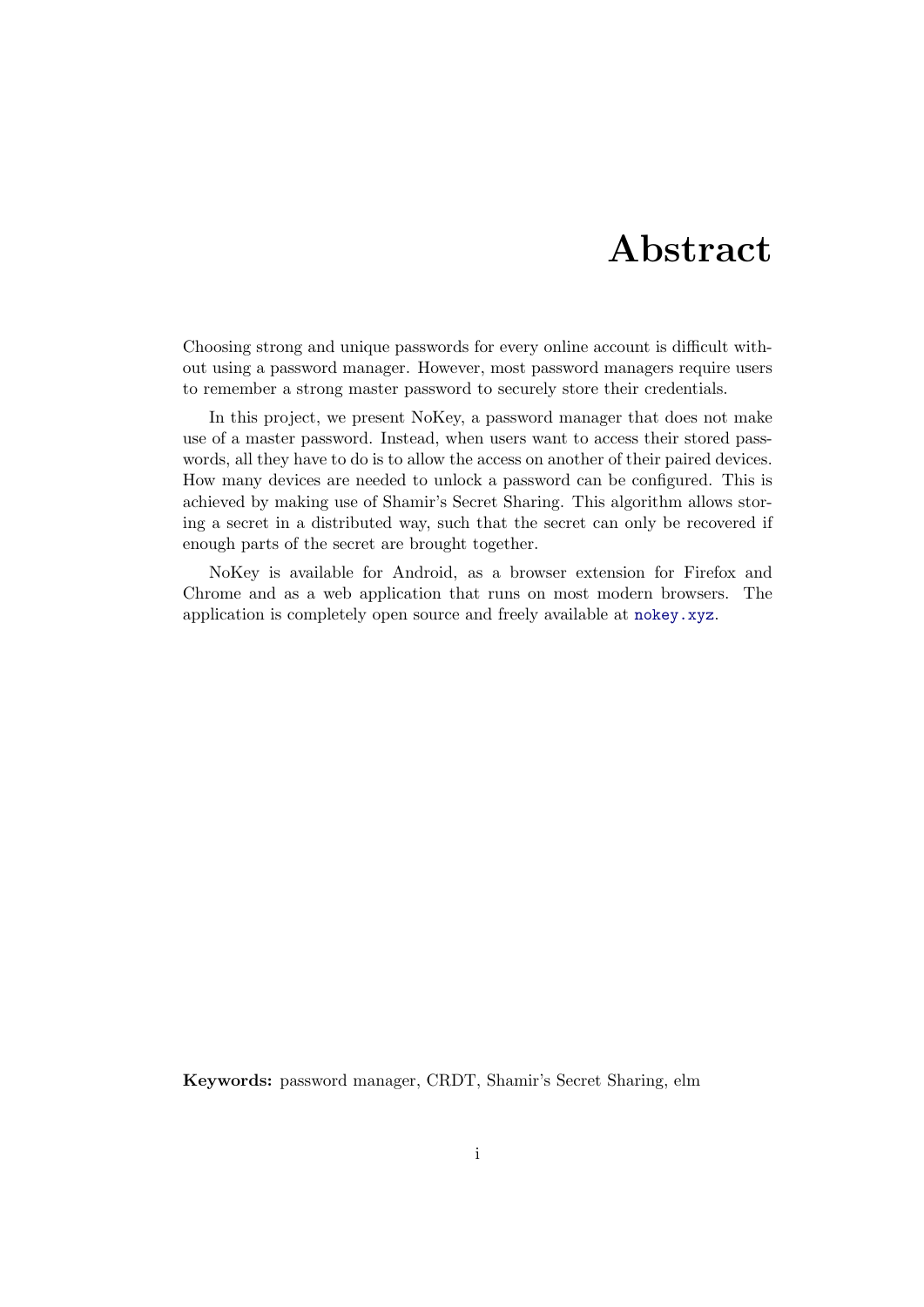## **Contents**

|          | Abstract | i              |                |  |  |  |
|----------|----------|----------------|----------------|--|--|--|
| 1.       |          | Introduction   | $\mathbf{1}$   |  |  |  |
|          | 1.1      | Goals          | $\mathbf{1}$   |  |  |  |
|          | 1.2      |                | $\overline{2}$ |  |  |  |
| $\bf{2}$ |          | 3<br>Concept   |                |  |  |  |
|          | 2.1      |                | 3              |  |  |  |
|          | 2.2      |                | $\overline{4}$ |  |  |  |
|          |          | 2.2.1          | $\overline{5}$ |  |  |  |
|          | 2.3      |                | $\overline{7}$ |  |  |  |
|          |          | 2.3.1          | $\overline{7}$ |  |  |  |
|          | 2.4      |                | $\overline{7}$ |  |  |  |
|          | 2.5      |                | 9              |  |  |  |
|          | 2.6      |                | 9              |  |  |  |
|          | 2.7      |                | 10             |  |  |  |
|          |          | 2.7.1          | 10             |  |  |  |
|          |          | 2.7.2          | 11             |  |  |  |
|          |          | 2.7.3          | 11             |  |  |  |
|          | 2.8      |                | 12             |  |  |  |
| 3        |          | Implementation | 14             |  |  |  |
|          | 3.1      |                | 14             |  |  |  |
|          | 3.2      | The Server     | 15             |  |  |  |
|          | 3.3      | The Clients    | 15             |  |  |  |
|          |          | 3.3.1          | 15             |  |  |  |
|          |          | 3.3.2          | 17             |  |  |  |
|          |          | 3.3.3          | 17             |  |  |  |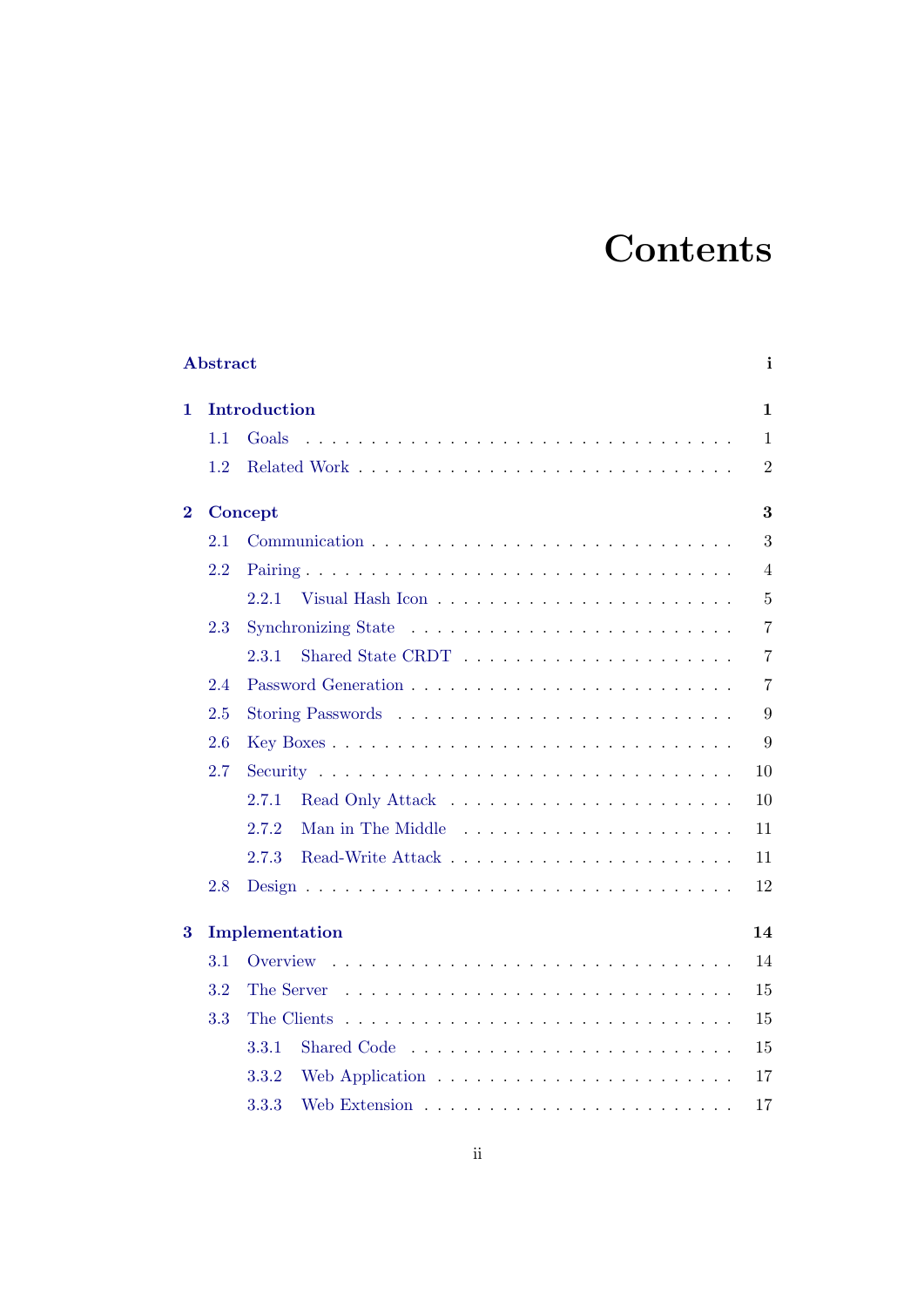| 111 |
|-----|
|     |

|  | 4 Outlook           | 19  |
|--|---------------------|-----|
|  |                     | -19 |
|  |                     |     |
|  |                     |     |
|  |                     |     |
|  |                     |     |
|  |                     |     |
|  | <b>5</b> Conclusion | 22  |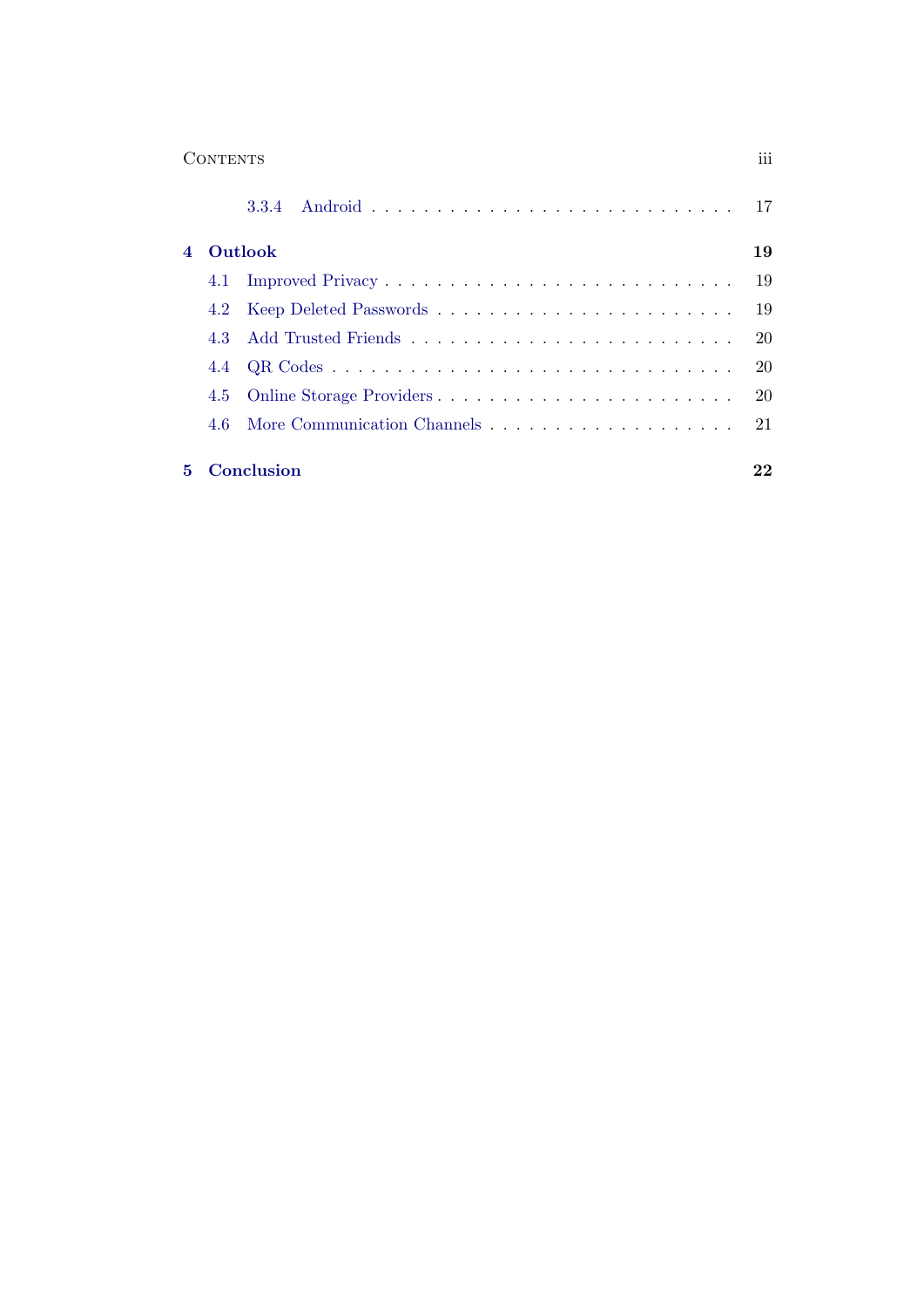## CHAPTER<sub>1</sub> Introduction

<span id="page-4-0"></span>Millions of online accounts get breached every month. As of 2018, the website <haveibeenpwned.com> by security expert Troy Hunt lists over 5 billion stolen accounts [\[25\]](#page-28-0). As a user, not much can be done to protect oneself against such a data breach. However, by only using strong and unique passwords everywhere, the impact of such a breach can be greatly reduced. Unfortunately, efforts to educate users about the perils of weak passwords seem to be fruitless, as the majority of used passwords are terrible<sup>[1](#page-4-2)</sup>.

Strong passwords consist of a long sequence of random letters and symbols that have never been used before. However, since remembering these passwords would be practically impossible, many use a password manager to help with that task. Popular password managers include LastPass [\[33\]](#page-29-0), Enpass [\[20\]](#page-28-1), 1Password [\[1\]](#page-28-2), Dashlane [\[14\]](#page-28-3), KeePass [\[30\]](#page-29-1).

Most password managers work by storing passwords in a database, encrypted with a user chosen master password. The security that a password manager offers is therefore proportional to the strength of the chosen master password. Users then have to enter that master password every time they want to retrieve their saved passwords or if they want to save a password.

In this work we present a distributed password manager called NoKey that does not use a master password. Instead, passwords are stored on multiple devices of the user in such a way that they can only be read if enough devices come together. With this application, using a saved password only requires that the user gives permission on another device. For instance, to access the stored passwords on the users laptop, the user has to allow that access on her phone.

## <span id="page-4-1"></span>1.1 Goals

The goal of this project is to create a password manager that can work without any master password, while still offering comparable or possibly even better

<span id="page-4-2"></span> $186\%$ 86% of Passwords are Terrible, Troy Hunt, [https://www.troyhunt.com/](https://www.troyhunt.com/86-of-passwords-are-terrible-and-other-statistics/) [86-of-passwords-are-terrible-and-other-statistics/](https://www.troyhunt.com/86-of-passwords-are-terrible-and-other-statistics/), Accessed: June 7, 2018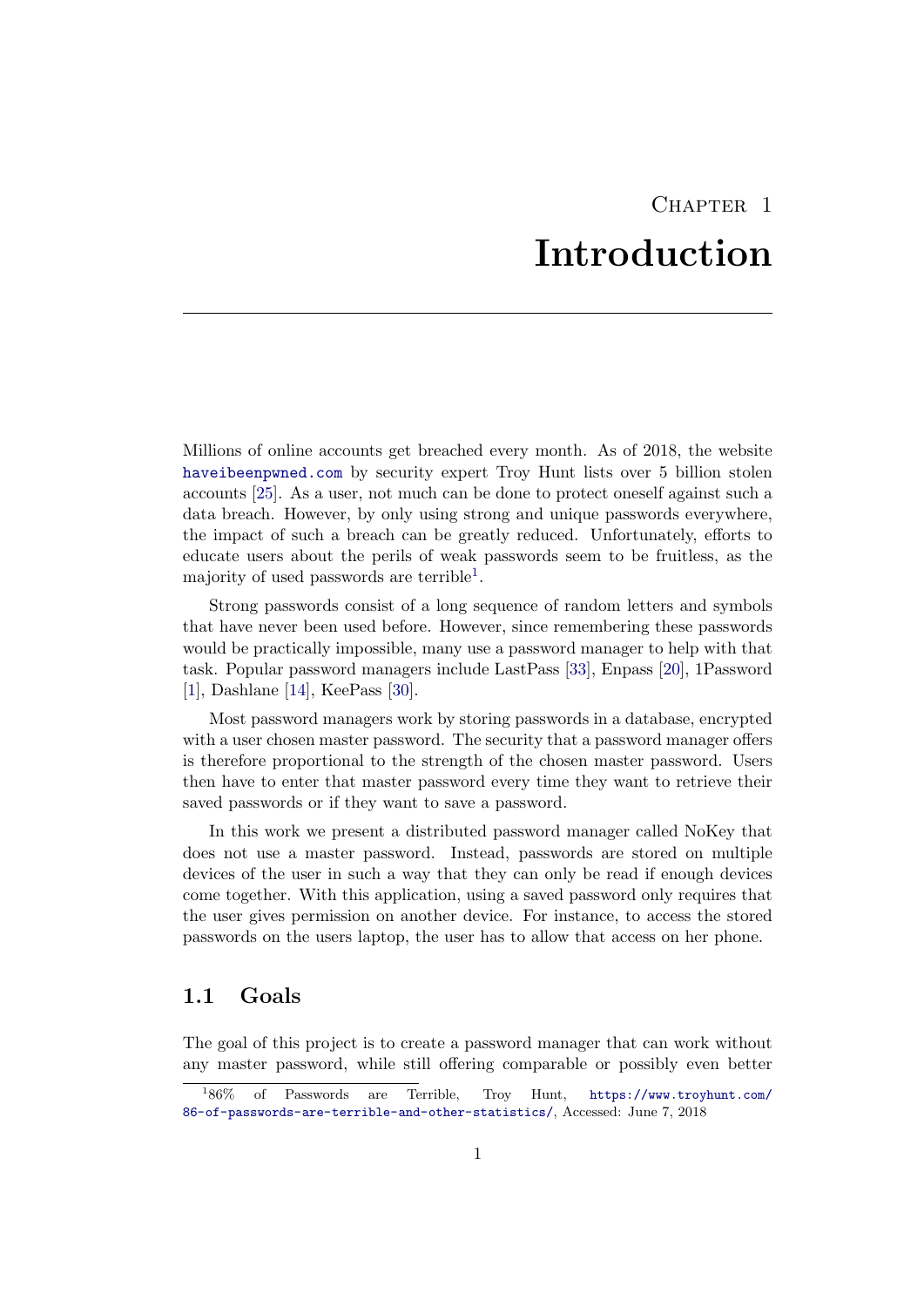#### 1. INTRODUCTION 2

security than traditional password managers. One of the design goals for this application is that it should be as convenient as possible to use. Ideally, we hope that people who are currently not using a password manager, possibly because they find it too cumbersome to remember and type in their strong master password every time they need their passwords, might find our application to their liking. From the start, we knew that we wanted to make use of a secret sharing scheme to offer security. This also makes the application more flexible, as it allows users to adjust the trade-off between convenience and security when storing passwords.

## <span id="page-5-0"></span>1.2 Related Work

A project that started out with a similar goal to this one has already been developed as an internal project at the same institute in "Convenient Password Manager" [\[16\]](#page-26-0), but they took a very different path. Conceptually, there is quite a bit of overlap between the two projects, however, they differ in the targeted platforms and in the implementation details. For this work we started from scratch except for the experiences learned from the previous project.

Traditional password managers like LastPass [\[33\]](#page-29-0) or Enpass [\[20\]](#page-28-1) have laid the groundwork of how a user-friendly password manger should work. Many of them are able to detect sign up and login pages and thus are able to conveniently offer to fill password forms automatically. Many also allow users to synchronize all their saved passwords across all their devices.

These password managers all use a similar approach to security. They require users to choose a strong master password from which they derive a key using a key stretching functions such as PBKDF2 [\[29\]](#page-26-1) or Argon2 [\[8\]](#page-26-2). Then, the derived key is used to encrypt passwords with a symmetric encryption scheme such as AES [\[13\]](#page-26-3).

A different approach to password management is that of a stateless password manager. This approach also requires a master password, but no passwords are actually stored. Instead, the password is derived from the website URL, the user name and the master password. This is usually done by feeding the above information to a strong hash function from which the password is derived. This approach has the advantage that users cannot lose their passwords, as they can always be derived again. However, using this approach makes it difficult to change passwords or to deal with complex password policies. Some examples of applications that make use of this approach are LessPass [\[34\]](#page-29-2) and novault [\[36\]](#page-29-3).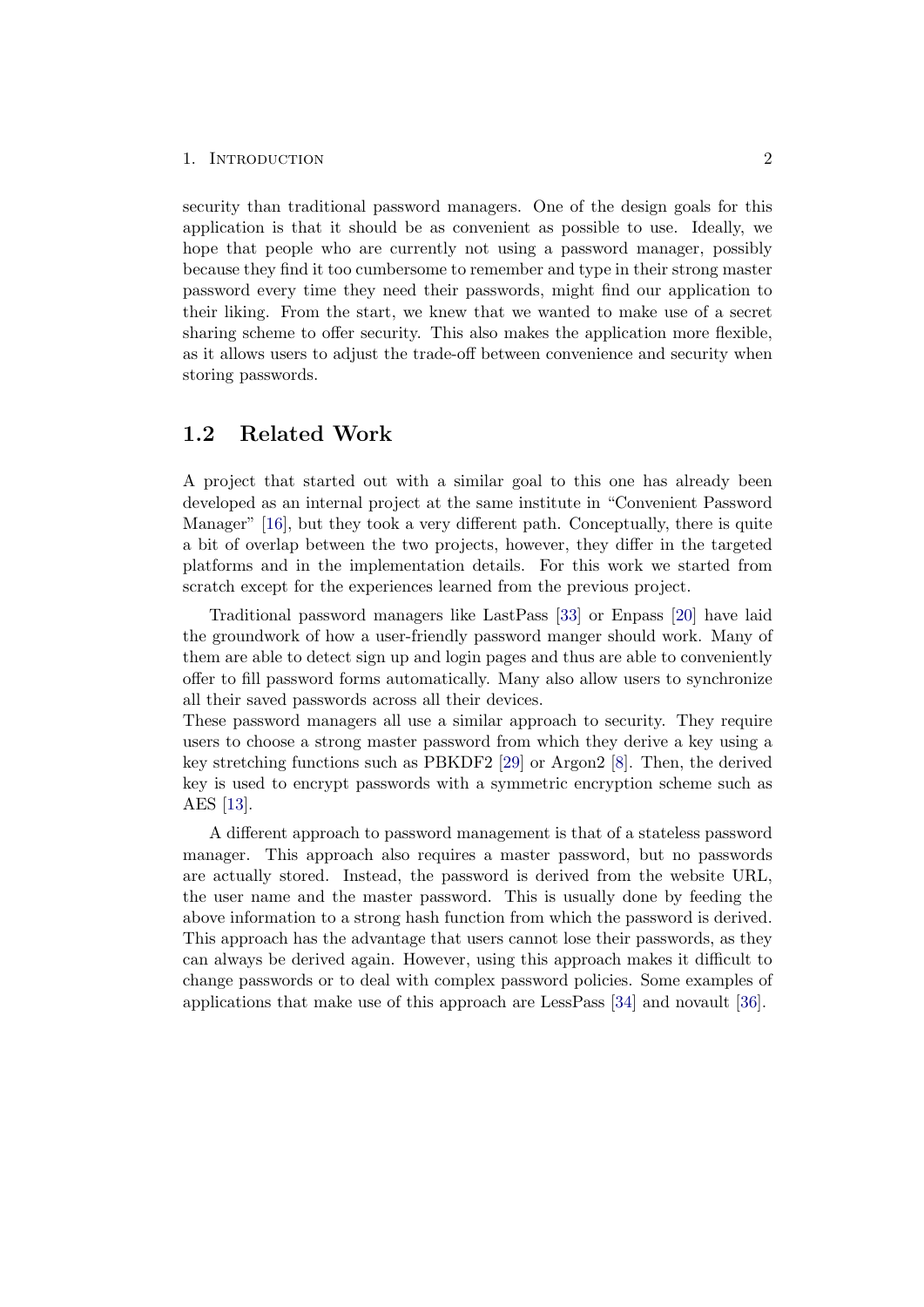# CHAPTER<sub>2</sub> Concept

<span id="page-6-0"></span>NoKey was designed to work in a peer to peer fashion. Clients communicate directly with each other with a message passing protocol. However, for practical reasons this direct communication is not actually a direct peer to peer communication, but happens over a simple relay server.

The server has another function, which is to facilitate the pairing process as described in Section [2.2.](#page-7-0) Apart from that, its only function is to forward messages.

There are different variations of the client application: A web application, a browser extension [\[9\]](#page-28-4) and an Android app. All of them offer the full functionality of NoKey, except for the few extra functionalities offered by the corresponding platforms.

This chapter will provide an overview of the technical aspects of NoKey.

## <span id="page-6-1"></span>2.1 Communication

There are two ways for the clients to communicate with the server: one via HTTP requests, the other via WebSockets [\[48\]](#page-27-0). A WebSocket is a protocol implemented on top of TCP which provides an interface to a two way communication channel for web browsers. In contrast to an HTTP request which consist of a single query-response, a WebSocket is a bidirectional, stateful connection to the server. This way, the server can push messages to the client, which would not be possible using HTTP.

WebSockets are used to implement the direct communication between clients. When the application starts, every client opens a WebSocket connection to the server. This connection is kept open at all times. In case a client loses the connection, it will try to reconnect with an exponential backoff strategy.

To send a message from one client to another, a client sends an HTTP POST request to /sendMsgTo/:otherId with the message data in the request body. The server then pushes this message in the corresponding WebSocket of the receiving client. If the client is listening at that time, the message will be delivered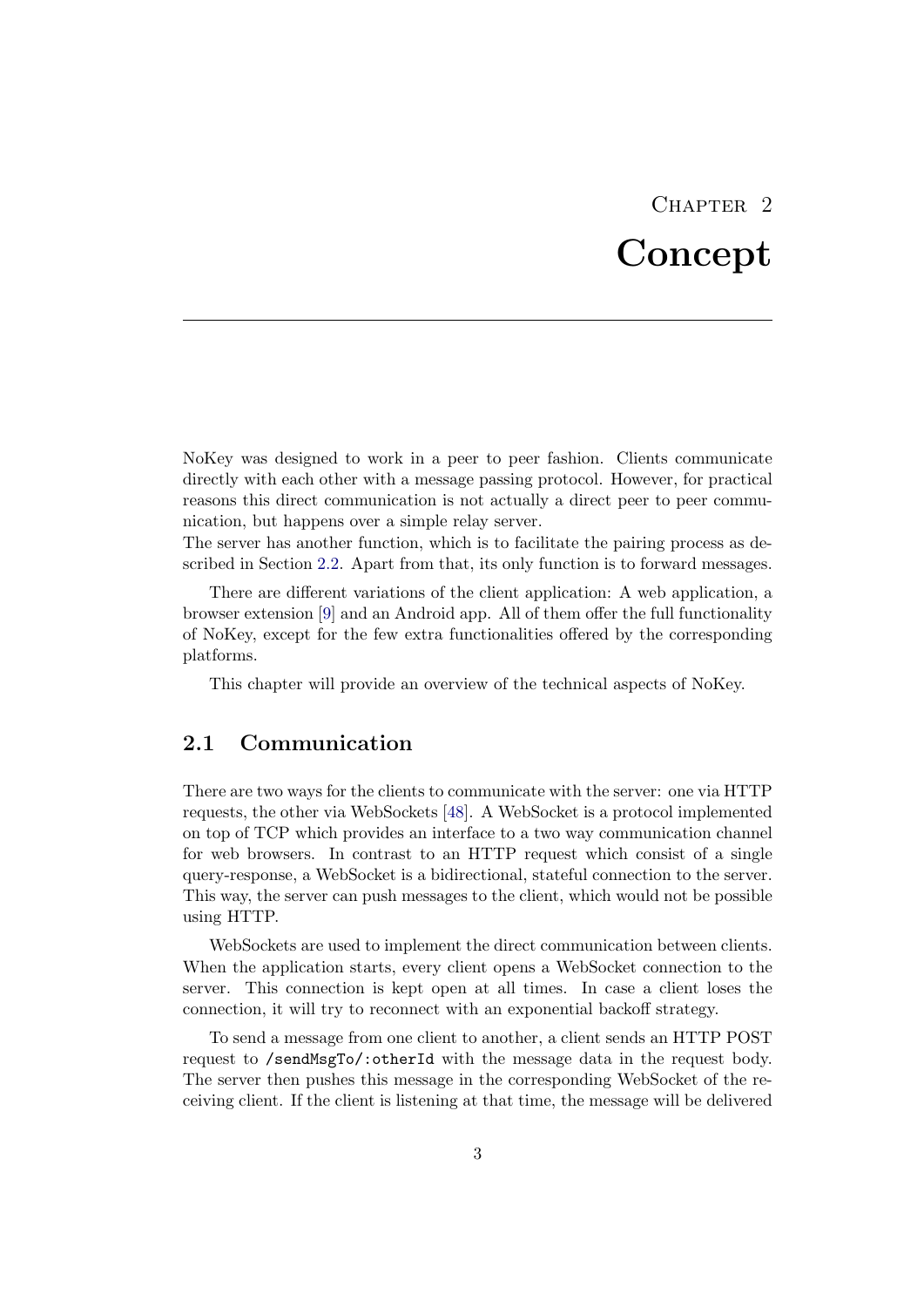and the receiver can take appropriate actions.

### <span id="page-7-0"></span>2.2 Pairing

Since NoKey is a distributed password manager, we need some way to establish trust between different devices of a user. To do that, a user can pair her devices. After two devices have been paired, they will be able to communicate with each other and thus are able to synchronize their state. This section describes how this trust is established.

When starting NoKey for the first time, a random ID and two RSA [\[41\]](#page-27-1) public-private key pairs are generated. After the pairing process, both devices have added the ID and the public keys of the other device to their list of trusted devices. One of the RSA keys is used to verify the authenticity and integrity of messages, the other to encrypt confidential data.

The pairing process is initiated by sending a StartPairing DeviceId request to the server. The server then stores the ID along with a randomly generated token, which is also sent back as a reply. The device that started the request then displays that token encoded as an easy to type list of words or alternatively, as a QR code.

The user can then either scan the QR code or enter the token on the other device. The other device will then send the token back to the server, which will reply with a PairedWith DeviceId message if the token is valid and has not expired yet. The device that got the PairedWith message will then directly contact the other device with a FinishPairing Token SyncData message. The SyncData contains all the replicated state and is further described in Section [2.3.](#page-10-0) At this point, both devices know that the pairing was successful, but they do not commit to it yet. The device that got the FinishPairing message will send an acknowledgment back and then wait on receiving an acknowledgment in return. After that, both devices will be paired and will have their state synchronized with each other.

If not done carefully, it is very easy for this process to go wrong. For example, without the last round of acknowledgments, if one device can communicate with the server via HTTP but not via the WebSocket, it is possible to get into an inconsistent state. One device will think that the pairing process was successful, while from the perspective of the other device, it will look as though it failed. By adding an additional round of acknowledgments, we can guarantee that this scenario would result in the desired outcome with both devices knowing that the pairing was not successful.

Note that we cannot completely eliminate the possibility of an inconsistent state. It is always possible that the last acknowledgment gets lost (for instance if the device gets turned off), and never reaches the other device. If that happens,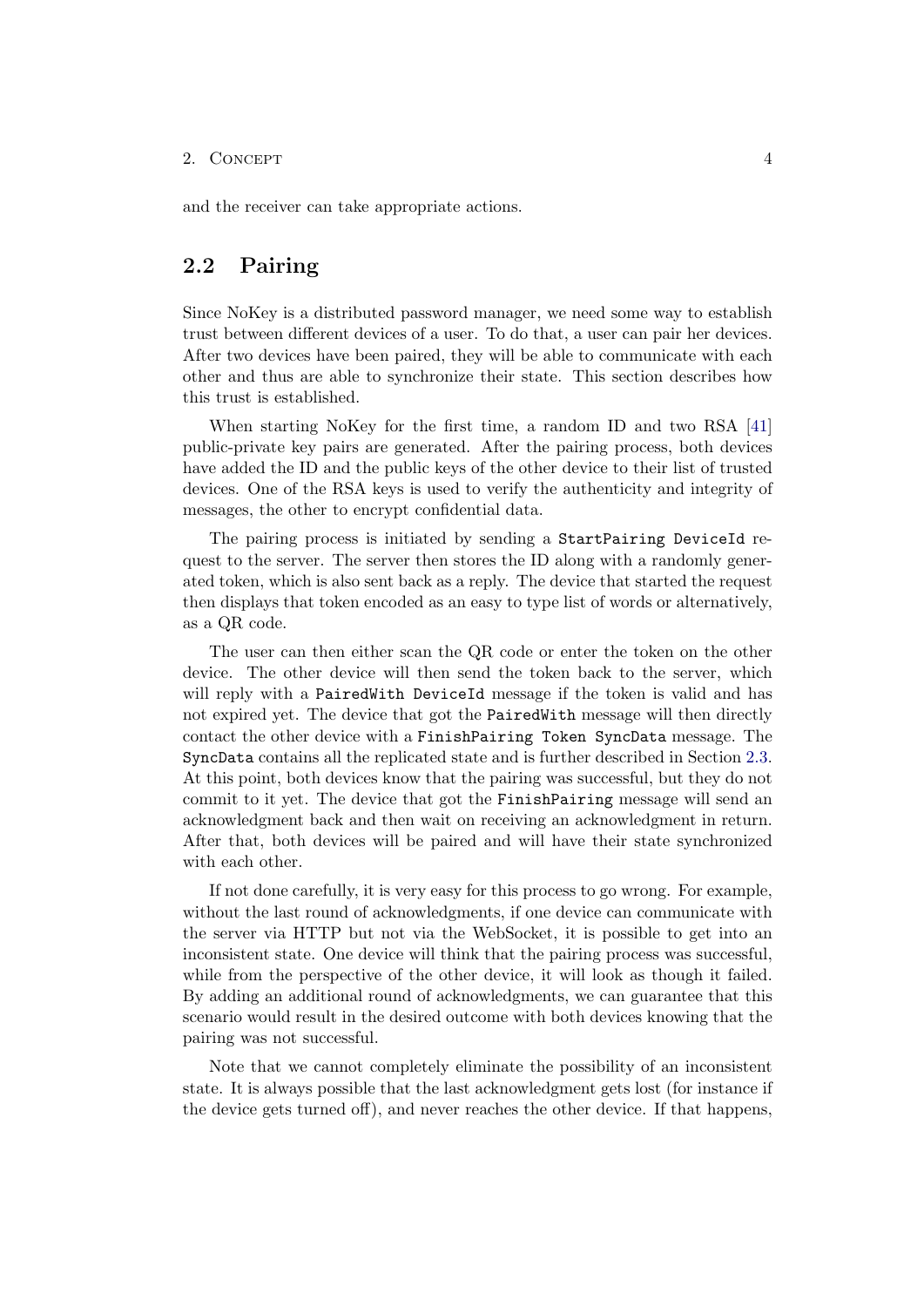the two devices will disagree on whether the pairing succeeded or failed. This is because the problem of pairing is essentially equivalent to the Two Generals' Problem [\[4\]](#page-26-4), which is unsolvable. However, the time window for something to go wrong is very small here, i.e., only about two round trips.



Figure 2.1: The pairing screen

### <span id="page-8-0"></span>2.2.1 Visual Hash Icon

After pairing a device, we want to make sure a user immediately recognizes if something went wrong.

To this end, every device has a unique icon that gets derived from its ID, essentially forming a visual hash of the ID. This icon is prominently displayed and should automatically be remembered by the user.

If a user now wants to pair a new device, but is observed by an attacker, the attacker could enter the token faster than the user, which would result in getting paired with the attacker's device. Thanks to the hash icon, such an attack could be quickly recognized, as the device ID of the attacker is unlikely to hash to the same icon as the one from the device the user wanted to pair. The user will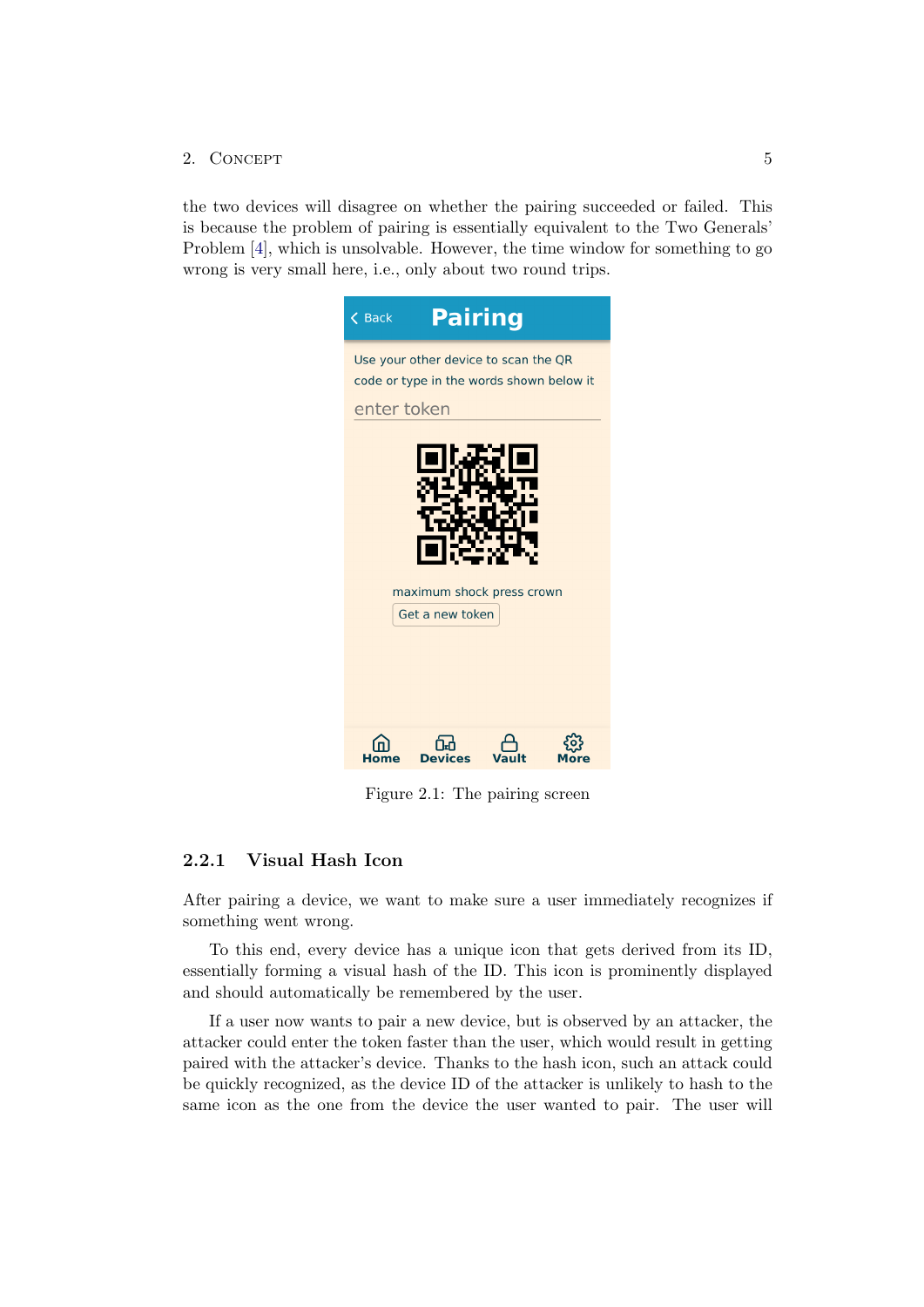then recognize that something went wrong and should then remove the attackers device from the list of trusted devices.

#### Designing a Visual Hash Icon

An ideal hash icon for our application should have the following properties:

- 1. Large number of possible icons
- 2. Look pretty
- 3. No two icons should look alike
- 4. Easy to memorize

Most of these design goals are conflicting: If we want to increase the number of possible icons, e.g., by increasing the complexity, icons will become harder to remember and distinguish.

Given these goals, our hash icon is composed of the following elements: An icon taken from the large icon pack Font Awesome [\[22\]](#page-28-5) and three colors taken from a small set of nice colors. Not all color combinations work well, especially when considering people with color-blindness, so combinations with a bad contrast ratio are discarded.

How these elements are combined is determined by hashing the device ID and by using the resulting bits as a starting seed for a random number generator. Using that random number generator, a valid combination of three colors and an icon is picked. These are then combined into the final hash icon. This combination of elements results in a good trade-off of the above listed goals. Most combinations look decent, no two icons can be confused and for an acceptable minimum contrast ratio there are approximately one million possible icons.

The idea for such a visual hash function was inspired by GitHub's Identicons [\[27\]](#page-29-4) for users that did not yet set their own avatar. An overview of other visual hash functions can be found in [\[6\]](#page-28-6).

<span id="page-9-0"></span>The implementation of this visual hash function has been published on the official Elm package channel as a separate library [\[19\]](#page-28-7). Figure [2.2](#page-9-0) shows a few visual hashes generated with the method described above.



Figure 2.2: A few examples of our visual hashes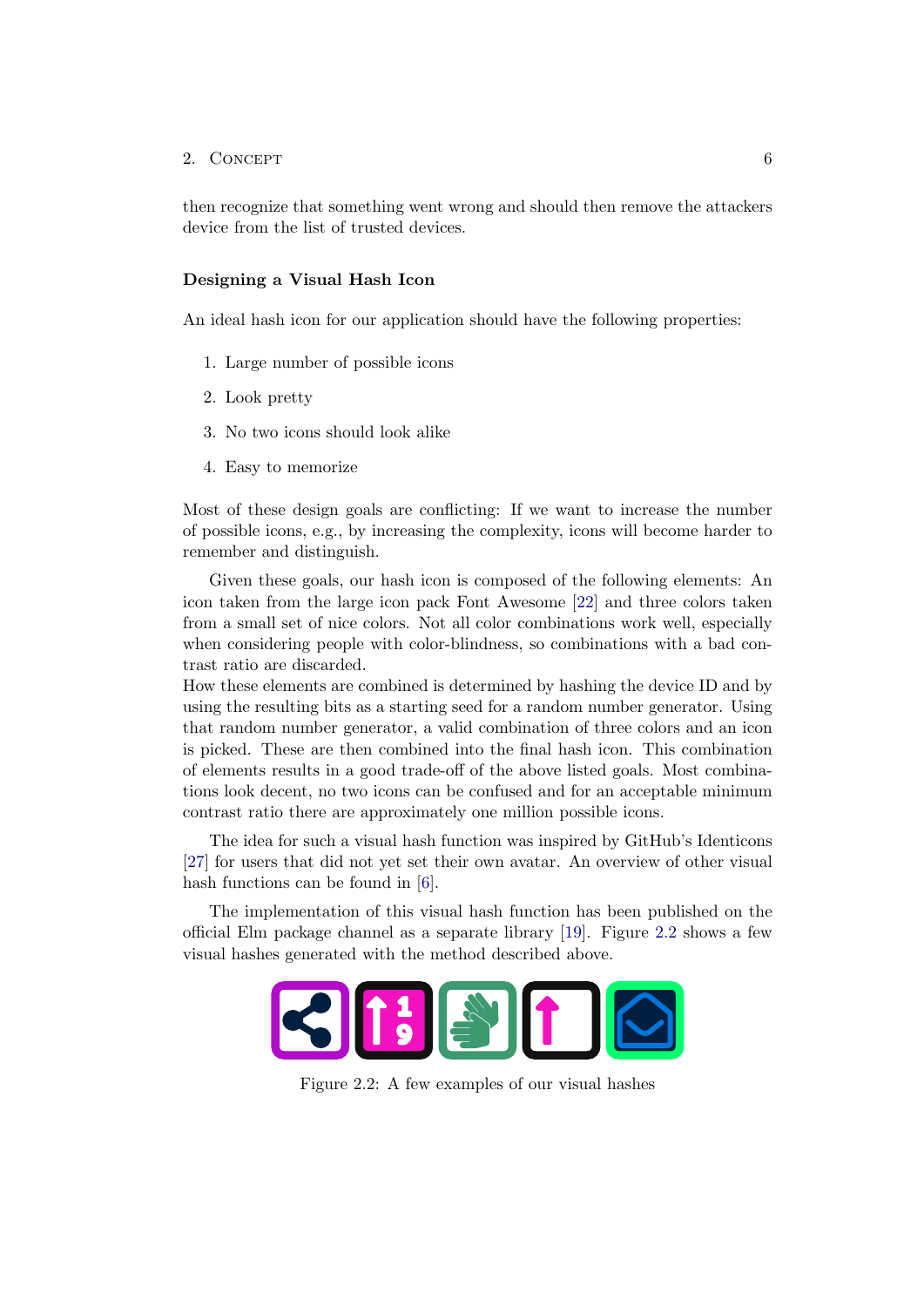## <span id="page-10-0"></span>2.3 Synchronizing State

An important part of NoKey is the synchronization of its state. If users add a password or otherwise perform any other modification to the state, they expect that this information will be synchronized to their paired devices.

Since we want to allow modifications even when users are offline, we can not always have a consistent state on all clients. Instead, the replicated state used by NoKey eventually becomes consistent, meaning that as soon as devices are able to exchange state information, their state will be consistent again. This is achieved by expressing the whole shared state as a conflict-free replicated data type (CRDT).

#### <span id="page-10-1"></span>2.3.1 Shared State CRDT

A CRDT is a data structure where copies can be modified independently and concurrently. The newly modified structures can then be merged which will result in a new copy that contains all modifications. Merging a CRDT is guaranteed to not result in a merge conflict. CRDTs have been formalized in "Conflict-free replicated data types" [\[43\]](#page-27-2), which also provides many building blocks for creating more complex structures.

The useful properties of CRDTs are achieved by making the data structure less powerful. An example of a very simple CRDT is the Grow Only Set: This is a set where elements can only be added, never removed. It is obvious that this simple data structure has the desired properties, as the order in which elements are added to a set does not matter, but its uses are very limited. However, by combining these simple structures and ideas, more useful CRDTs can be derived.

NoKey uses these CRDT building blocks to express all of its replicated state. One of the most commonly used data structure is a CRDT version of a dictionary (also called hash map, associative array or key value store) which is not mentioned in the original paper. This dictionary like data type (here called OR-Dict) is built with an OR-Set (Observed Remove Set [\[44\]](#page-27-3)) to maintain the keys and a store for the corresponding values. Similar structures have been used in various libraries for distributed systems like Akka [\[3\]](#page-28-8) or in Riak [\[40\]](#page-29-5), a distributed database.

## <span id="page-10-2"></span>2.4 Password Generation

Since people are very bad at coming up with random passwords, NoKey includes a password generator. When signing up for a new account for a website, the browser extension of NoKey will automatically show its password generator to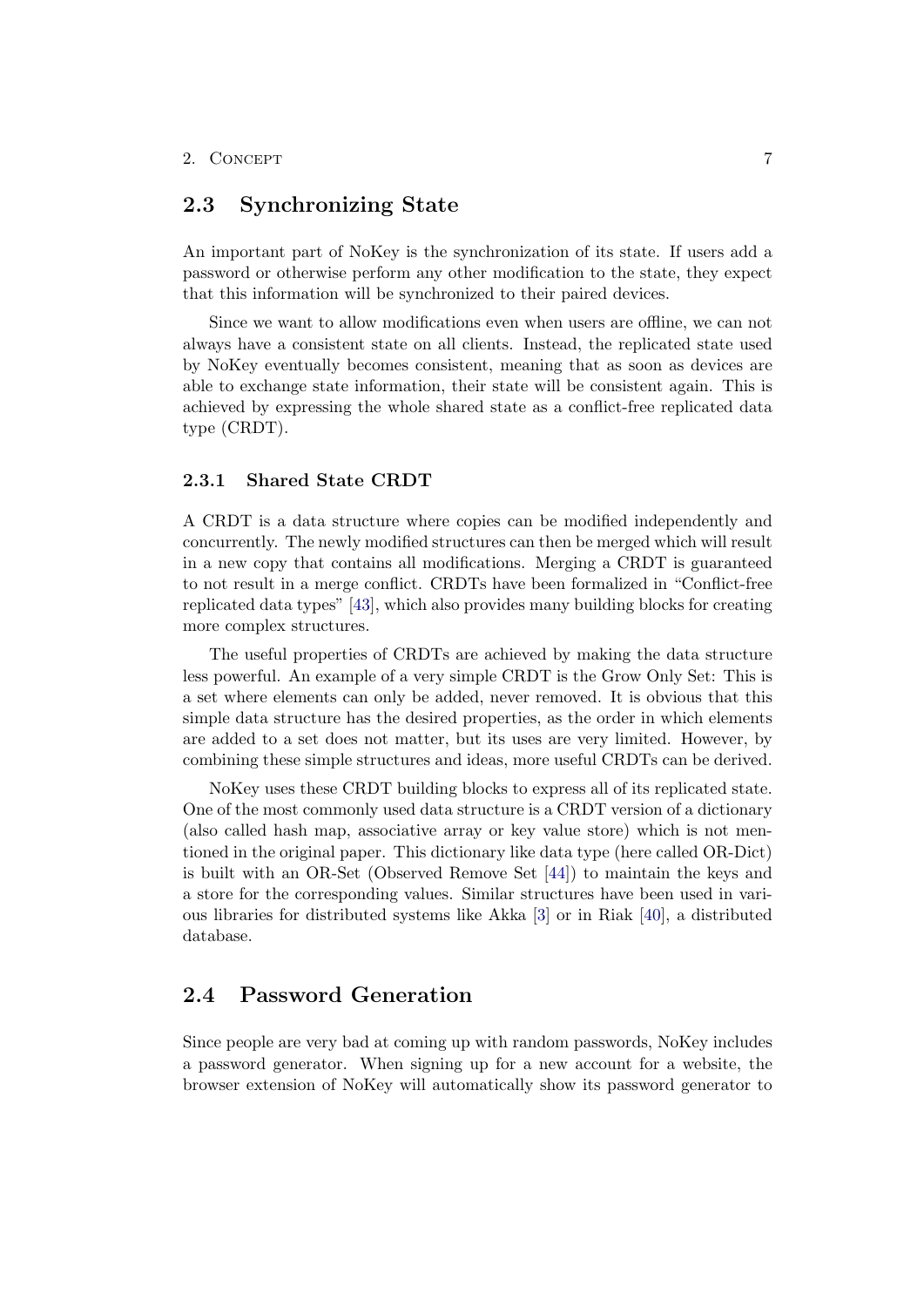encourage users to choose a strong password. By default, a password with 16 random characters will be offered.

If a website has restrictive password policies, a user can customize the generated passwords. A user can adjust the password length and which characters are allowed. Additionally, it is possible to indicate that one wishes to always include a character from a specific character set, such as a number or a special character.

This should make it possible to handle most password policies. However, some websites have very complex password policies that also forbid certain sequences of characters. For instance, some websites do not allow passwords that contain the sequence "123". The generator cannot deal with such complex requirements, but if such a sequence would show up, a user can just generate another password or manually edit the suggested password.



Figure 2.3: The password generator, as seen when signing up on a website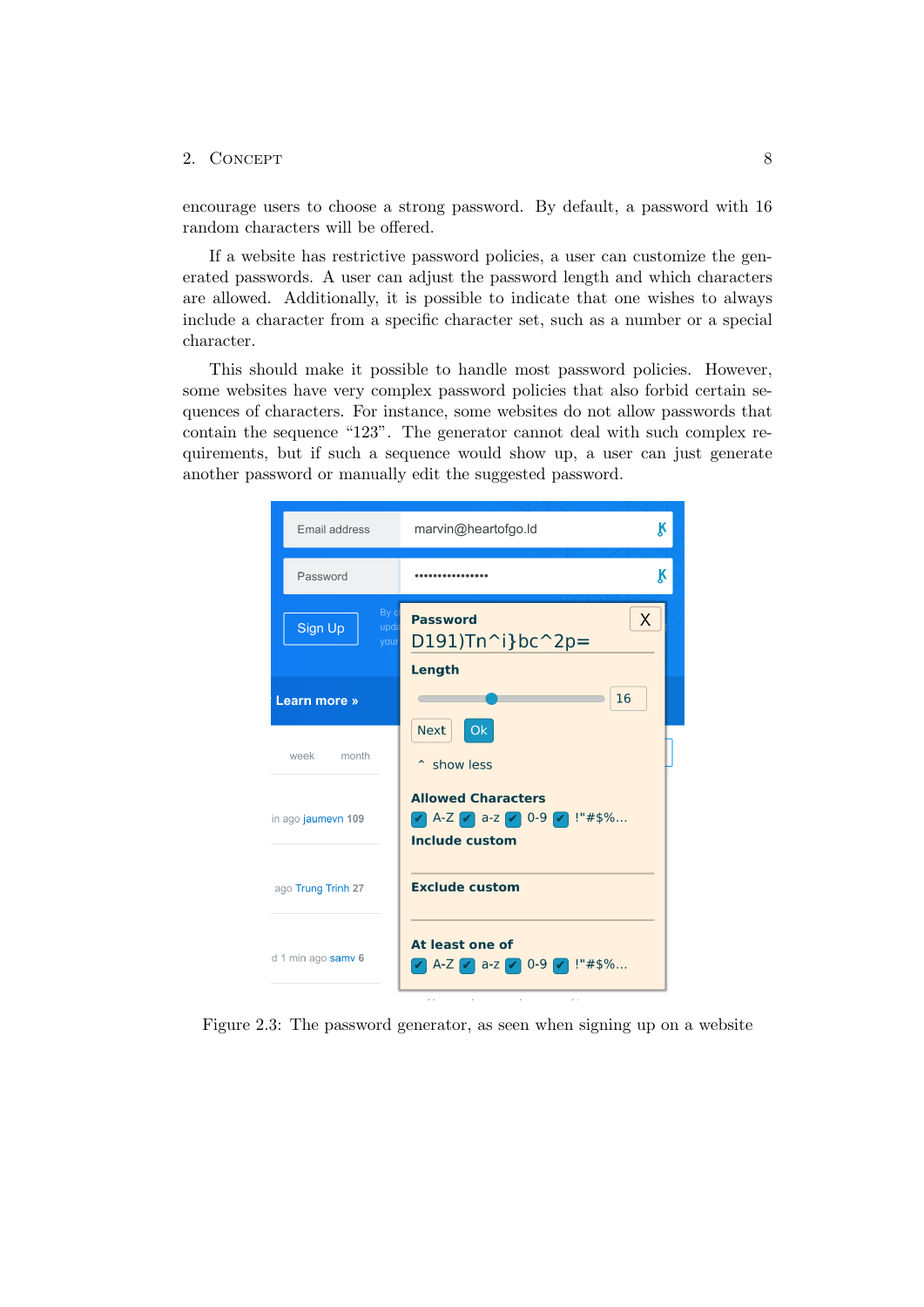### <span id="page-12-0"></span>2.5 Storing Passwords

In a traditional password manager, passwords are usually securely stored by using a symmetric encryption scheme such as AES [\[13\]](#page-26-3) to encrypt passwords with the user defined master password. In contrast, NoKey stores passwords by combining AES with Shamir's Secret Sharing [\[42\]](#page-27-4). Shamir's Secret Sharing is an algorithm for sharing a secret with a set of peers. Once the secret shares have been distributed, the secret can be recovered by bringing the shares of a subset of peers back together. How many peers are required to reconstruct the secret can be configured.

Shamir's Secret Sharing works by constructing a random polynomial  $P(x)$ of order k where  $P(0) = Secret$ . A secret share is then an  $(x, P(x))$  tuple. The secret can be reconstructed from  $k + 1$  secret shares by solving a system of equations for  $P(0)$ . For this scheme to be information theoretically secure, all calculations need to be done using finite field arithmetic. Otherwise, an attacker is able to gain information about the secret even if not enough shares are known.

When adding the first password to NoKey, a new password group is created. A password group is a collection of passwords that are encrypted with the same symmetric key. The group key is a randomly generated, 256 bit long string. Passwords are then encrypted with the group key using AES. The complete group key is never stored anywhere. Instead, Shamir's Secret Sharing is used to generate secret shares of the group key. These shares are then distributed to all trusted devices, such that eventually every device receives a share for each password group.

Each group has a security level associated with it. The security level indicates how many clients we need to unlock a password group. It corresponds to the degree of the polynomial used in Shamir's Secret Sharing algorithm.

Then, when users want to access the passwords in a password group, their device will ask all trusted devices for their share for that group. The user then has to allow this on the other devices until enough shares have been collected. Now the device that requested the shares can reconstruct the group password using Shamir's Secret Sharing. Passwords can then be read out with the group password using AES to decrypt the saved passwords.

## <span id="page-12-1"></span>2.6 Key Boxes

It seems like with this approach it is not possible for users to use their saved passwords if they do not carry enough devices with them. With only one device, there simply would not be enough secret shares present to unlock any group. To still make NoKey useful in a scenario where a user does not carry enough devices with them, key boxes are introduced. A key box is a password protected vault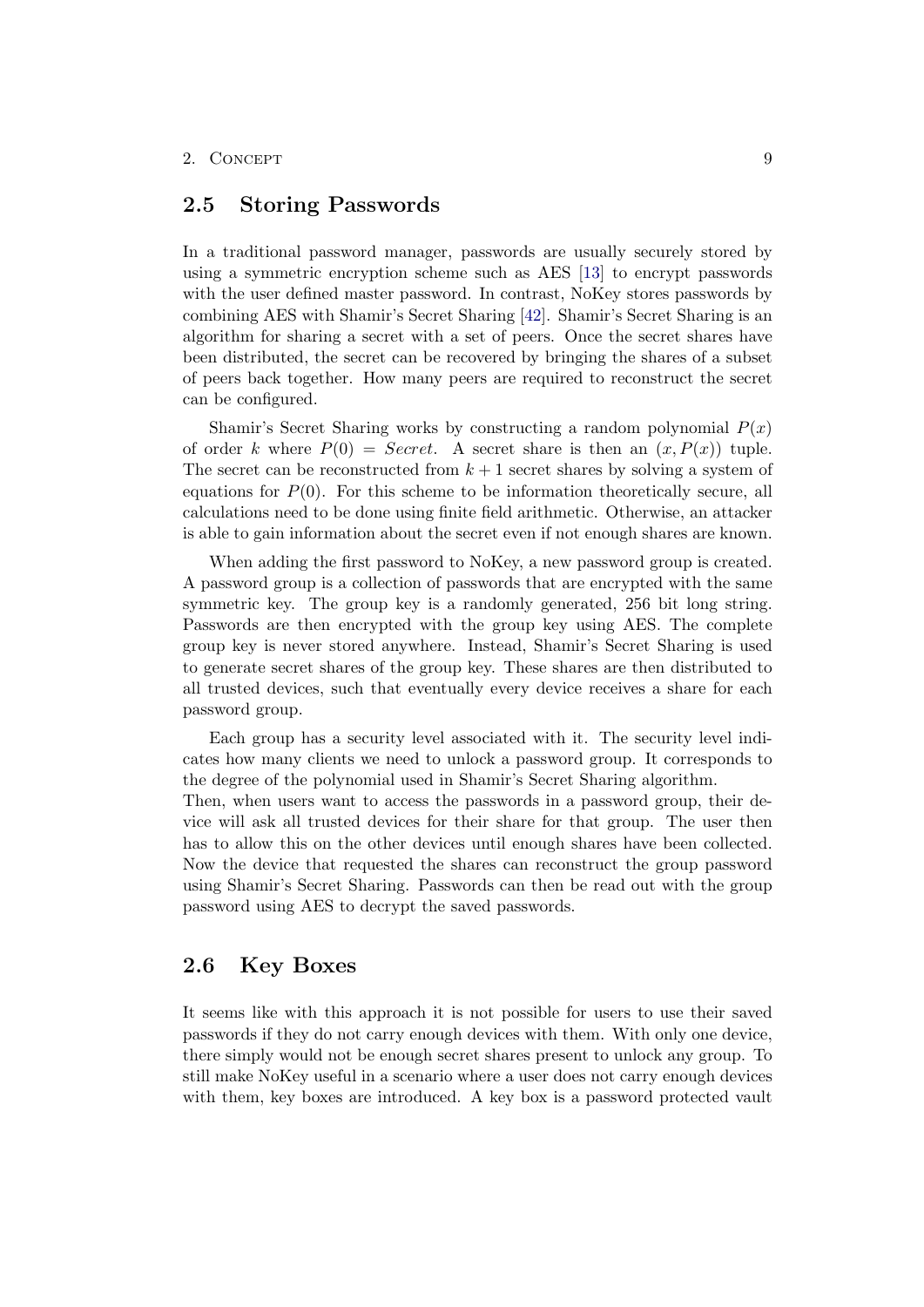#### 2.  $\text{CONCEPT}$  10

that contains an additional share per group. This way, a user can for instance open a group with security level two by opening a key box while only carrying a single device.

A key box keeps track of the following values: The AES encrypted secret shares, a salt used to derive the key and a password hash plus the salt used for hashing the password. These value are part of the synchronized state and are replicated to all devices.

The symmetric key used to encrypt the secret shares is derived from the user defined password. To derive this key, the password is first fed to the key derivation function PBKDF2 [\[29\]](#page-26-1) along with a random salt that was generated when creating the box.

Since the encrypted secret share is just a number and there is no way to check if our decryption used the correct key, we need another way of telling the user whether the entered password was correct. For this, we store the PBKDF2 hash of the password with a different salt to the one used to derive the key. To check whether the entered password is correct, we just hash the entered password together with the stored salt and compare the hash with the saved hash. This is very similar to how the login process works on a UNIX system.

Key boxes are an optional feature and meant to be used less frequently than the more convenient way of just confirming on another device. But even if used infrequently, it is still a good idea to add a key box anyway, as this also makes losing a device less severe. Without a key box, if a user has only two devices and loses one device, she would be unable to unlock a group secured with security level two and consequently lose all passwords in it.

## <span id="page-13-0"></span>2.7 Security

In this section, we will have a look at the security offered by NoKey. To make this section easier to read, we assume that a user only made use of security level two. In a scenario where the user used a higher security level, the attacker would need to steal more devices to have the same possibilities as in the scenarios below.

#### <span id="page-13-1"></span>2.7.1 Read Only Attack

In this scenario, we assume an attacker was able to steal one device and can now access all internal state of the application. The attacker will find all the encrypted passwords and a secret share for each password group. Since one secret share does not give away any information about the secret, the available information is useless and the attacker cannot read any passwords. The single secret share also does not give the attacker an easier way of brute forcing the secret. It would be easier to directly brute force the group key, however this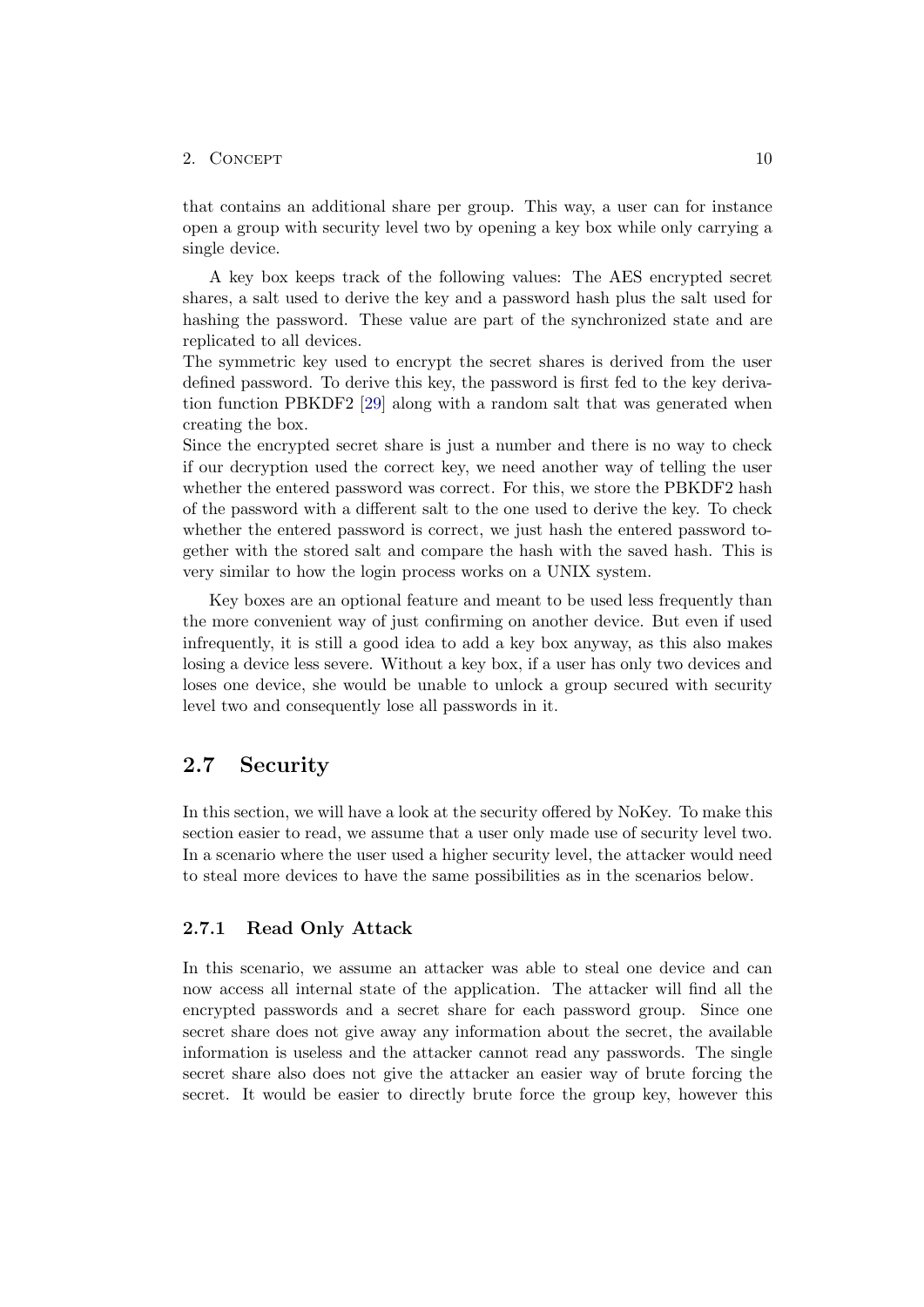is computationally infeasible. At 256 bits, the used key size is well above the currently NIST recommended minimum length of 112 bits [\[7\]](#page-26-5).

Sometimes the application state contains more secret shares, e.g., while shares are still in the process of being distributed. However, these shares are encrypted with the RSA public key of the receiving device, so these shares cannot be read either.

The bad news is that privacy wise, the attacker can learn a bit about the user. NoKey stores websites and corresponding user names in plain text. This is needed by the browser extension to provide a good user experience. If this information was stored in an encrypted form, the browser extension would not be able to provide form auto-completion without the user having to unlock a certain password group first. In the last chapter [\(4.1\)](#page-22-1), we look at how this could be improved, at the cost of usability.

#### <span id="page-14-0"></span>2.7.2 Man in The Middle

Since the communication between clients and server is secured with TLS, a man in the middle attack seems very unlikely. However, the server that forwards messages can basically be seen as a man in the middle. So if a user does not trust the official server, they are probably wondering what attacks a malicious server would be able to do.

A malicious forwarding server could basically perform the same attack as the read only attack described in the previous section. The only big difference to the previous section is that the server will not have access to any secret shares at all.

The server is also not able to alter messages, as all messages are authenticated and integrity protected using an HMAC [\[32\]](#page-26-6).

The only active attack that a man in the middle could perform is during the pairing phase, where the initial trust between devices is established. However, this type of attack can be quickly detected by the user, as described in Section [2.2](#page-7-0) on pairing.

#### <span id="page-14-1"></span>2.7.3 Read-Write Attack

In this scenario, the attacker managed to steal a device and can now communicate with the other devices to achieve his goals. Similar to the previous scenario, passwords are still not accessible for the attacker. However, if the user is not careful, the attacker might be able to trick the user into pressing "allow" to gain more secret shares.

Since the attacker is not able to read any passwords, she might try to cause harm in other ways. By using the underlying communication protocol directly,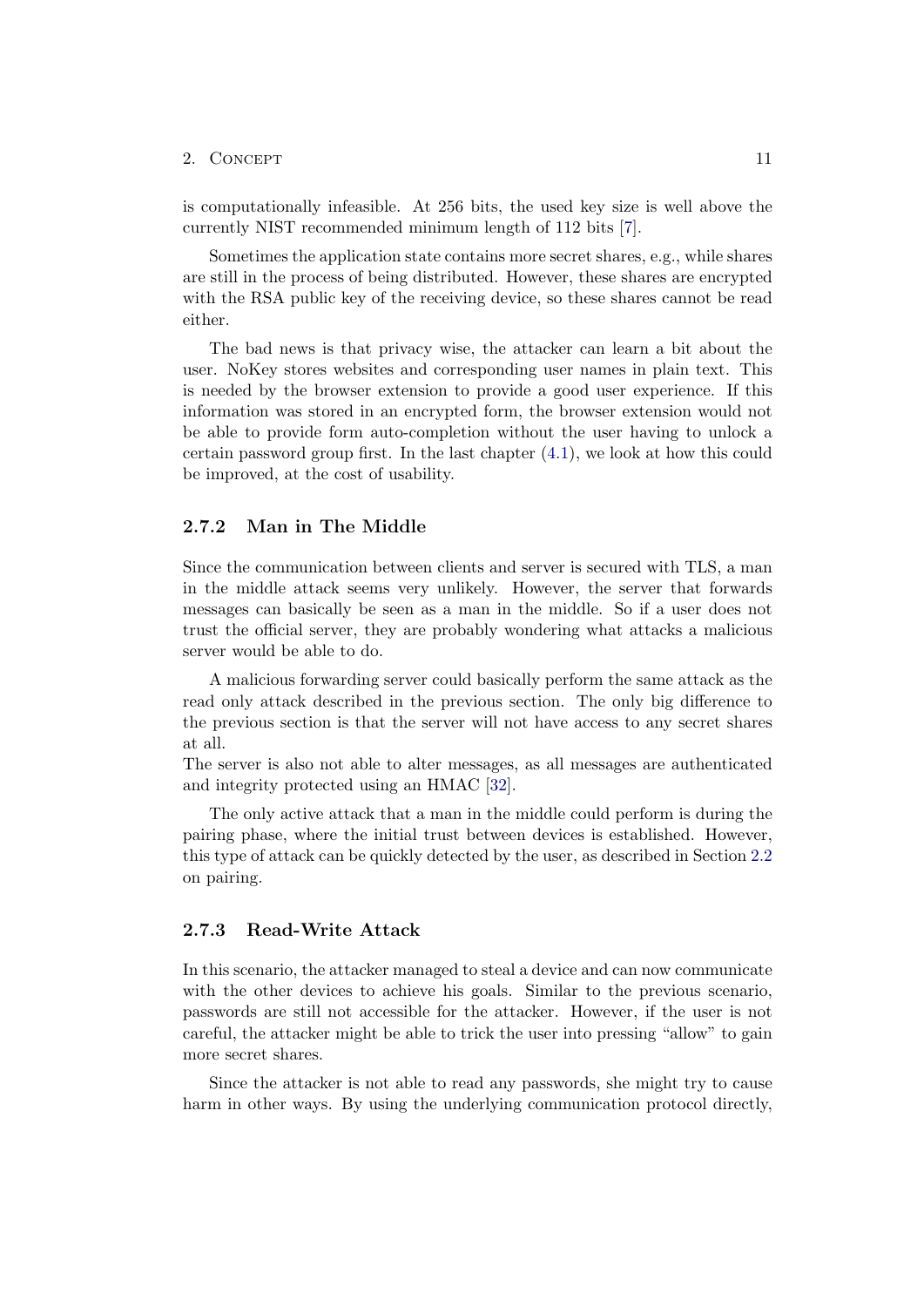the attacker could alter the replicated state in all sorts of ways, as long as the structure follows the CRDT implementation. This way, it would be possible to delete all stored passwords. In Section [4.2,](#page-22-2) we look at how this could be limited.

The attack described above only works if the users devices are online at the same time as the stolen device and only if the stolen device was not removed from the list of trusted devices yet.

In practice, doing such an attack is made more difficult by the fact that an attacker has to write a custom client that allows such operations and has to be able to access the internal storage where the state is kept. Especially on Android, the latter point might be more difficult, as the device would have to be rooted first.

### <span id="page-15-0"></span>2.8 Design

In this section we look at what goals drove the design choices and how this manifests in the final implementation.

One of the design principles when creating NoKey was that a user should be able to discover all of its features gradually. That is, when starting NoKey for the first time, some UI elements are hidden.

Which UI elements to show is mostly influenced by the number of paired devices. For instance, if a user only paired two devices, the password UI will not show an option to move passwords into another group.

To further help users along, the home screen displays context dependent hints. For instance, if a user makes use of security level three, but only has three devices, a hint is displayed. The hint states that if the user would lose a device now, the passwords stored with level three would be lost. It further contains a shortcut to the pairing screen, to encourage users to pair yet another device.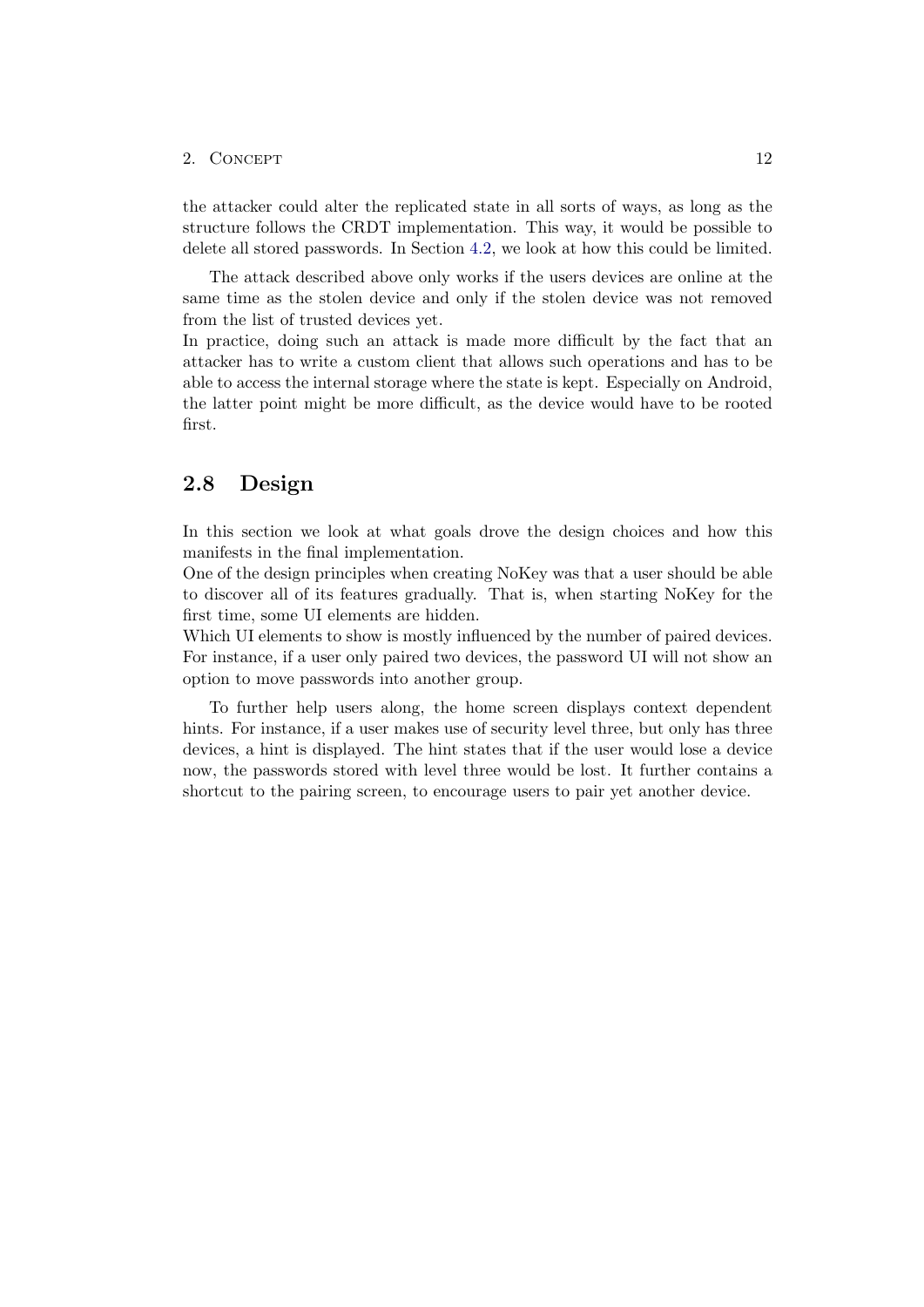

(a) Home screen hint on first usage (b) Hint if there are exactly as many devices as the highest security level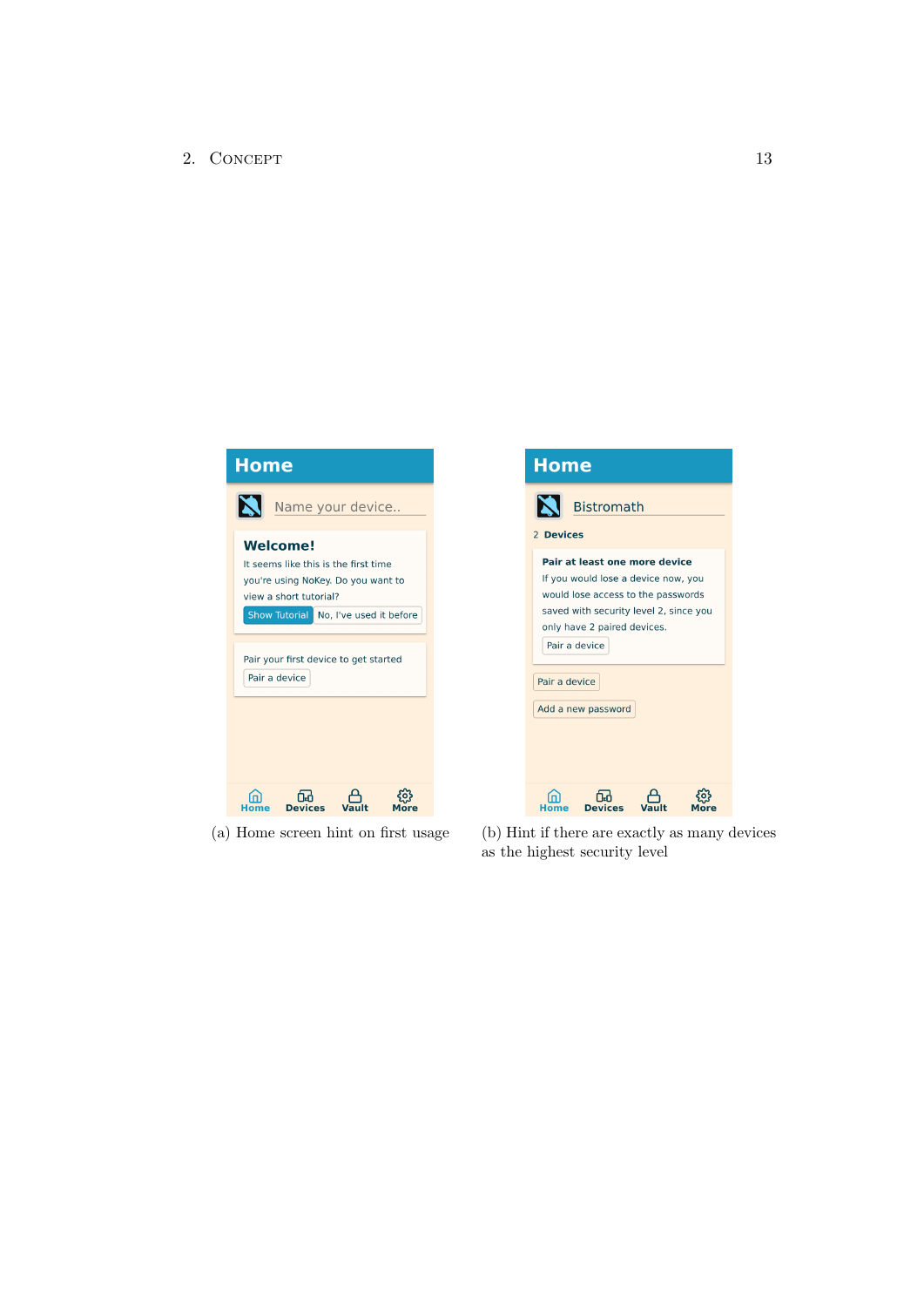## CHAPTER<sub>3</sub> Implementation

<span id="page-17-0"></span>When developing an application like NoKey, there are many technologies and programming languages to choose from. Some of the choices taken here have been purely made on personal preferences, others on technical merits and some were automatically made by the corresponding target platform. This chapter will provide an architectural overview and will explain which choices were made and why.

## <span id="page-17-1"></span>3.1 Overview

Since NoKey was from the start envisioned to be used on multiple devices, it made sense to choose a technology that would allow us to reuse as much code as possible. We chose the web platform as our target, since almost all devices can display a website and since the browser extension had to be written in JavaScript anyway. This way, the majority of the application code, including the UI, could be shared on all platforms. This worked out well, as can be seen in Figure [3.1.](#page-17-2) All the Elm code and some of the JavaScript code gets used on all platforms, while the rest is platform specific. This also means that adding a new platform is not much work, as long as the platform can display a website and supports the used APIs.

<span id="page-17-2"></span>

Figure 3.1: Lines of code broken down by language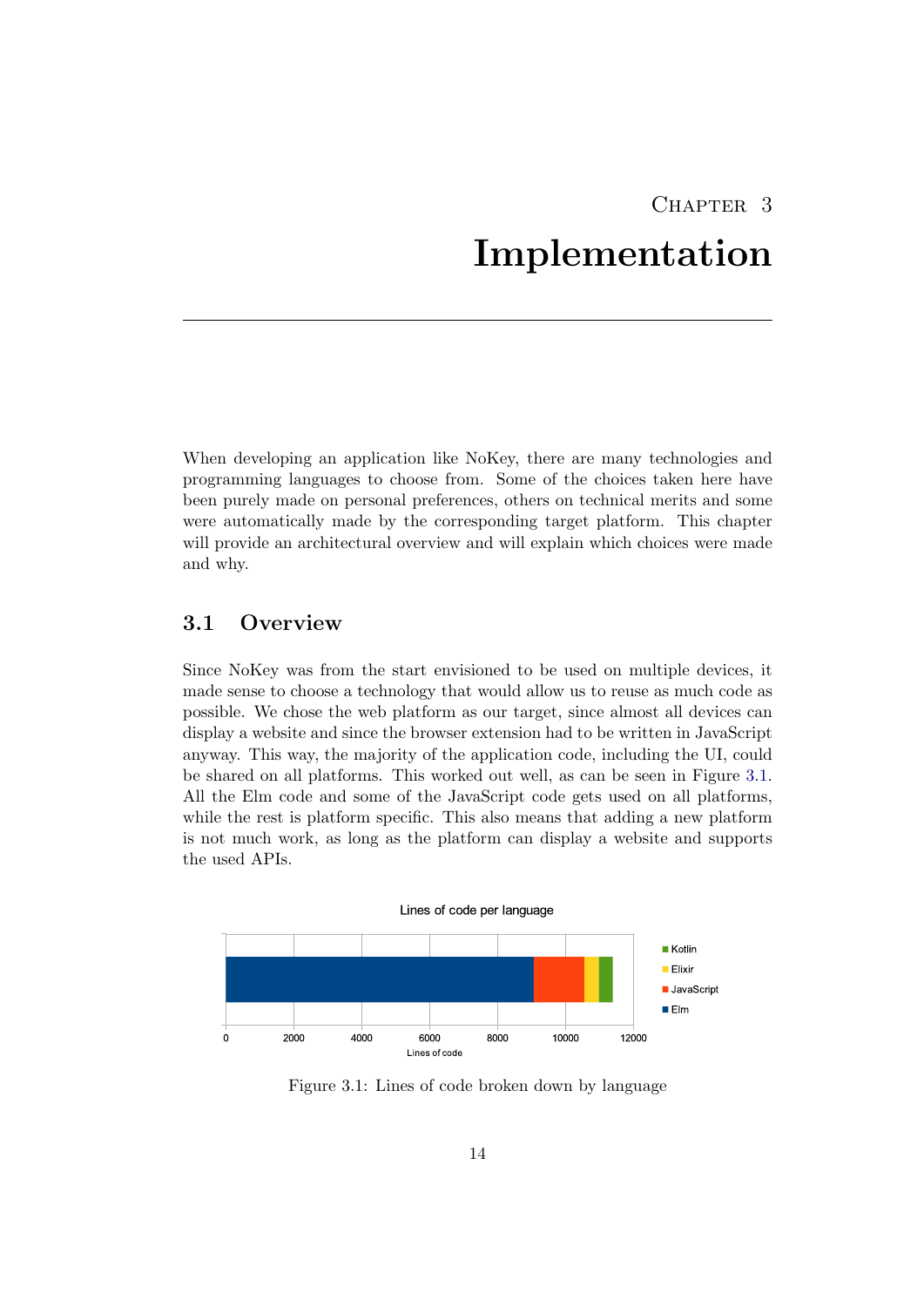## <span id="page-18-0"></span>3.2 The Server

The server is written in Elixir [\[17\]](#page-28-9) and implemented using the Phoenix framework [\[37\]](#page-29-6). It implements a simple REST [\[46\]](#page-27-5) API that provides functionality for pairing and client to client communication.

The server does not store any usage data, it does not even have a database. The only state that is maintained on the server is short lived and is only kept in RAM. This makes it very easy to deploy the server, as there is no need to set up a database.

Elixir is a dynamically typed functional programming language that runs on the Erlang VM [\[5\]](#page-26-7). It is very well suited for writing concurrent applications and lends itself well for server side code.

The Phoenix framework is a library for Elixir that makes it easy to create web applications. It provides a high level abstraction for WebSockets, called channels, which make it easy to create real time applications such as chat applications. In NoKey, channels are used to implement the forwarding of messages between clients.

The framework performs very well under high load: it has reportedly been able to sustain two million simultaneously connected clients via WebSockets on a single machine [\[45\]](#page-29-7).

### <span id="page-18-1"></span>3.3 The Clients

There are currently three different versions of the client: a web application, a browser extension and an Android client.

Most of the client application is written in Elm [\[12,](#page-26-8) [18\]](#page-28-10), a purely functional programming language that compiles to JavaScript. Parts that are specialized for a certain platform are written in the respective platform's language. E.g., the additional functionality needed by the web extension is written in JavaScript.

### <span id="page-18-2"></span>3.3.1 Shared Code

The part of the code that handles everything from state management to communication between devices to displaying the user interface is written in Elm and is used across all clients.

Since Elm and functional programming in general are not very mainstream, this section will provide a short overview of what this means in practice.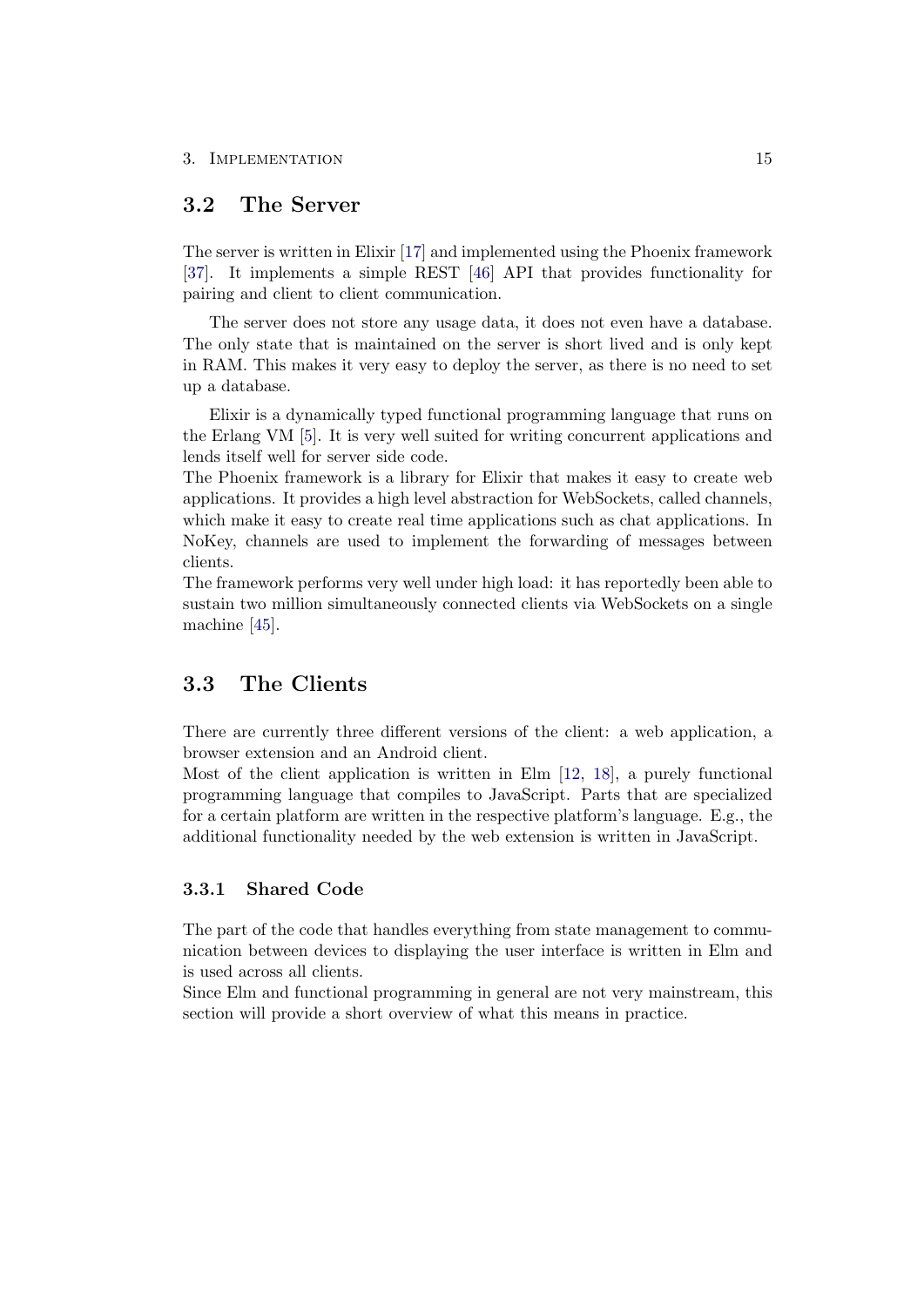#### 3. IMPLEMENTATION 16

#### Functional Programming and Elm

Elm is part of the ML (Meta Language) family of languages and heavily inspired by Haskell [\[26\]](#page-26-9), Standard ML [\[35\]](#page-26-10),  $F#$  [\[21\]](#page-28-11) or similar. However, compared to the above mentioned languages, it is carefully designed to be much simpler. It is a statically typed, purely functional programming language that targets the web platform.

For a language to be purely functional means that there are no mutable variables to hold state and that every function always returns the same value given the same input. Also, compared to an imperative programming language, a purely functional one does not have statements, only expressions. Meaning there are no constructs for "while" or "for" loops as found in most imperative programming languages. Additionally, functions cannot perform any side effects, such as performing an HTTP request or reading from a file. To still be useful in practice, a purely functional language therefore has to offer another way to deal with these cases.

In Elm, there exists a runtime that keeps track of the application state and performs effects when needed. This ensures that every application is written in a similar style and allows the language to remain purely functional.

At first sight, these restrictions might seem limiting, but in practice they are not and offer many benefits. One of the most compelling selling points of Elm is that programs written in Elm are almost guaranteed to not produce any runtime errors. This is achieved with its static type system that forces programmers to handle all possible cases that can happen in an application. The only way to really crash an Elm application is to write an infinitely recursive function, as the compiler obviously has not solved the halting problem [\[47\]](#page-27-6). In practice, this rarely happens.

Another benefit of writing code in a purely functional style is that it is very easy to reuse code. Since every function is pure, all functions are completely independent from each other as they can not depend on some internal state.

Having to follow this strict architecture made a few things that can be difficult in other languages extremely simple.

For instance, the browser extension has a few specialized user interfaces not used anywhere else. Since how the UI is displayed is just a pure function that takes in the current state and returns a description of the HTML to display, these views are just an alternative view of the same internal state. There are no possibilities for bugs that would cause this specialized views to become out of sync with the main view, as they both are derived from the same state.

Another thing that can be difficult in other languages is serializing the application state and restoring it later. This is almost trivial to do in Elm, since the whole application state can only live at a single place. Implementing persistent state in other programming languages has to be carefully considered whereas in Elm it can be an afterthought.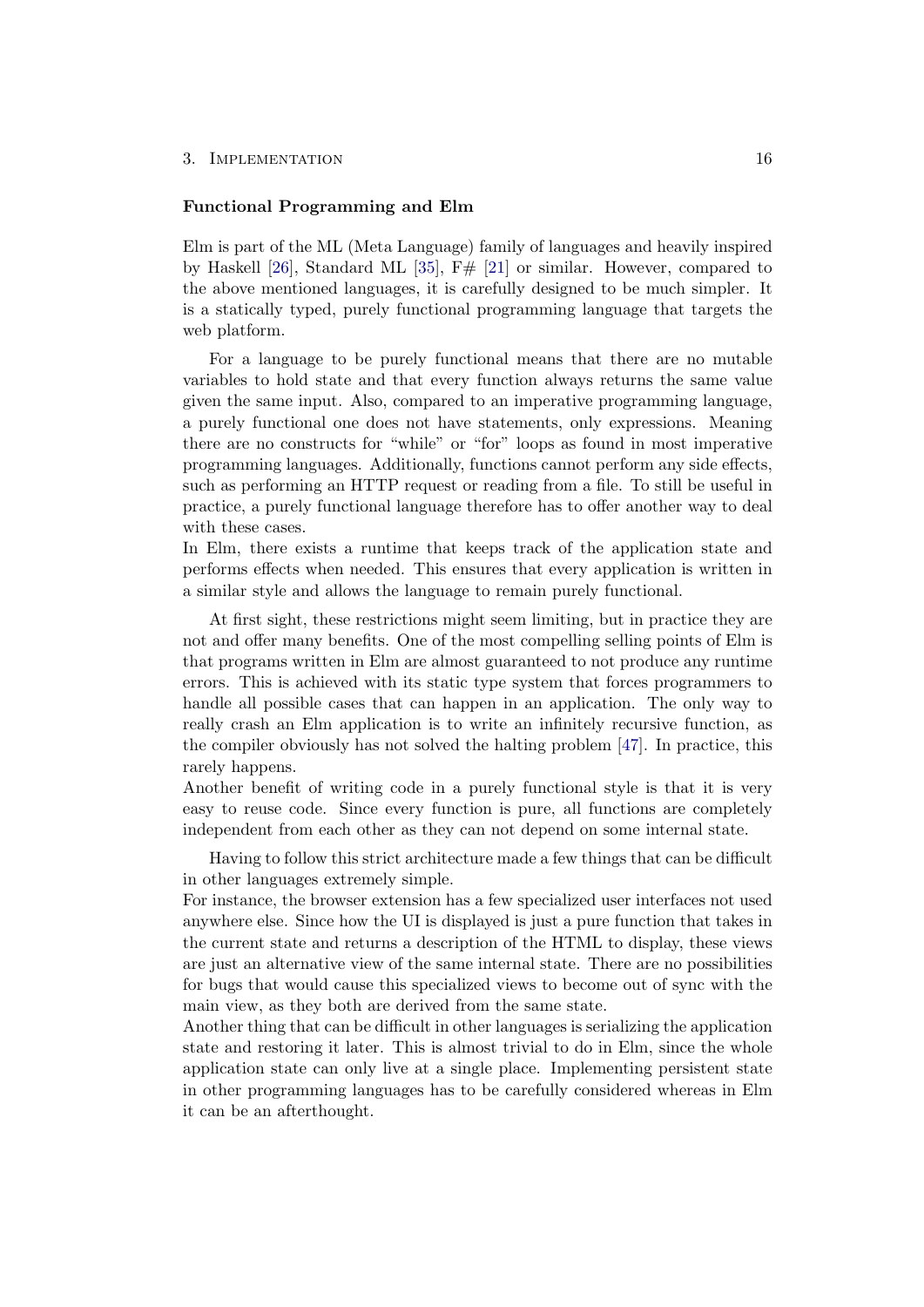#### 3. IMPLEMENTATION 17

By not having access to mutable variables, a large class of programming errors can be completely eliminated. In practice, this theoretical argument seems to be supported by a large scale study on code quality conducted on GitHub [\[23\]](#page-28-12). The study concluded that "[t]he data indicates functional languages are better than procedural languages; it suggests that strong typing is better than weak typing; that static typing is better than dynamic; and that managed memory usage is better than unmanaged" [\[39\]](#page-27-7).

#### <span id="page-20-0"></span>3.3.2 Web Application

The web application is implemented as a Progressive Web App (PWA) [\[38\]](#page-29-8). It offers all the functionality of the other clients, and can be run in any modern web browser. The only modern browser where NoKey does not run is Safari, as it does not implement the full Web Crypto API as needed by NoKey.

The term PWA is not very precise, but it generally means that a website makes use of some of the more modern web APIs to provide an app like experience. In the case of NoKey this means the ability to use the website when offline, as well as being able to add the website to the home screen on supported platforms, such as Android.

#### <span id="page-20-1"></span>3.3.3 Web Extension

The web extension is basically just a small wrapper around the web application. It lets the web application run in the background and displays its UI in the extension popup. On top of that, it can detect and classify sign up and sign in pages and offer to remember and fill out passwords. Figure [3.2](#page-21-0) illustrates how this looks like.

The extension is available on Chrome and Firefox. It should also run on Microsoft Edge and Opera, but this has not been tested. Safari seems to be the only modern browser that uses a different API for extensions, all other browsers have adopted the WebExtension API [\[11\]](#page-26-11).

#### <span id="page-20-2"></span>3.3.4 Android

Just like the browser extension, the android application is also just a simple wrapper around the web application. The application runs completely inside a WebView [\[10\]](#page-28-13).

The Android application injects a few additional functionalities into the web application. For instance, on Android we can make use of the camera to scan QR codes for pairing. Android also deals differently with uploading and downloading files, which the wrapper also has to properly handle to provide the password import/export feature.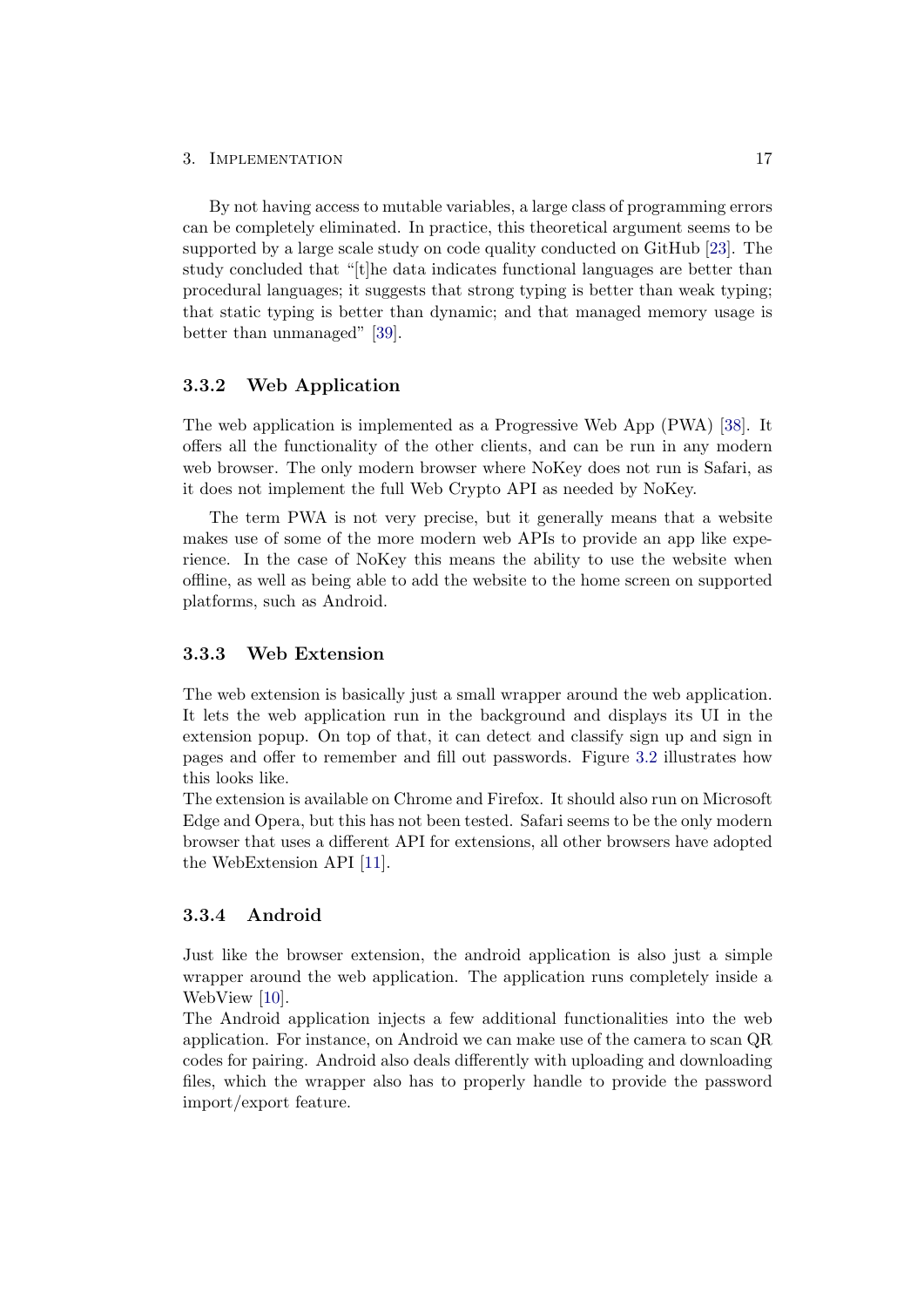#### 3. IMPLEMENTATION 18

<span id="page-21-0"></span>

|                                                  | Email                              |  |  |
|--------------------------------------------------|------------------------------------|--|--|
| Save this site?<br><b>Site</b>                   | k<br>you@example.org               |  |  |
| stackoverflow.com                                | Password                           |  |  |
| Login<br>marvin@heartofgo.ld                     | k<br>********                      |  |  |
| <b>Password</b><br>$\circledcirc$<br>            | forgot?                            |  |  |
| <b>Security Level</b>                            | X<br><b>Choose login</b>           |  |  |
| $\overline{2}$                                   | <b>Fill</b><br>marvin@heartofgo.ld |  |  |
| Forget<br>Deactivate NoKey for this site<br>Save |                                    |  |  |
|                                                  | Don't have an account? Sign up     |  |  |
| (a) Popup after signing up                       | Auto fill on login                 |  |  |

Figure 3.2: Some exclusive features of the browser extension

This wrapper is written in Kotlin [\[31\]](#page-29-9), a Java alternative that runs on the JVM. One reason for choosing Kotlin over Java is that it has null safety, meaning that most null pointer exceptions are caught at compile time. Another reason for choosing Kotlin over Java is that Google seems to be focusing their development efforts mostly on Kotlin, which can for instance be seen in their latest developer conference<sup>[1](#page-21-1)</sup>.

<span id="page-21-1"></span><sup>&</sup>lt;sup>1</sup> Google I/O 2018: What's new in Android, [https://android-developers.googleblog.](https://android-developers.googleblog.com/2018/05/google-io-2018-whats-new-in-android.html) [com/2018/05/google-io-2018-whats-new-in-android.html](https://android-developers.googleblog.com/2018/05/google-io-2018-whats-new-in-android.html), Accessed: June 7, 2018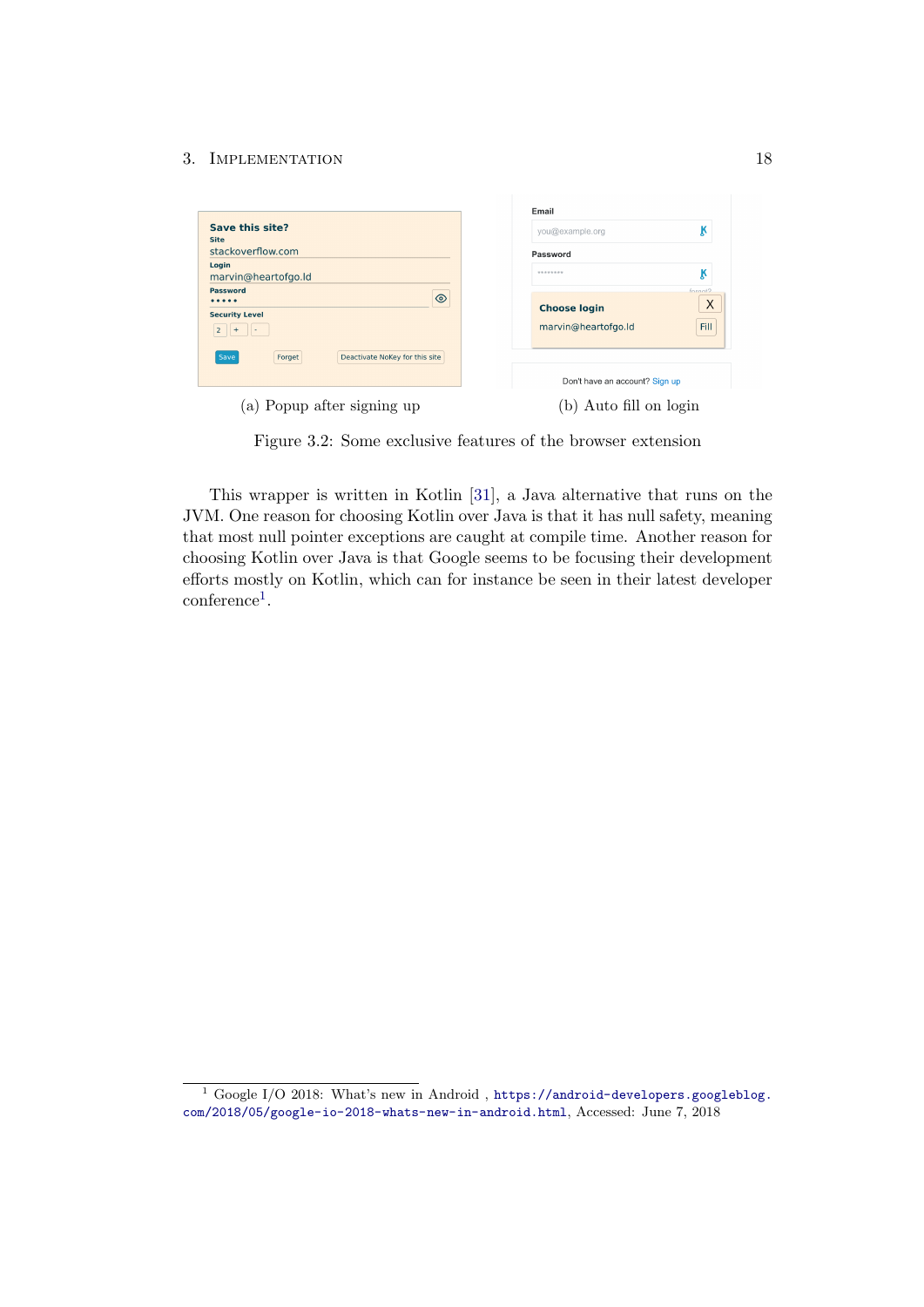## $CHAPTER$  4 Outlook

<span id="page-22-0"></span>There are many ways to expand NoKey to be more secure and feature rich. In this chapter we present some of the ideas we had that were out of scope for this project, but would make for a good addition.

## <span id="page-22-1"></span>4.1 Improved Privacy

As written in Section [2.7.1,](#page-13-1) NoKey stores saved user names and site URLs in plain text. It would be useful to have an option to also encrypt that information when saving a password, to better protect the privacy of users. However, this privacy feature would have a high usability trade-off: As long as the group stays locked, the browser extension would not be able to offer to fill out a password form, as it cannot know if the user has an account on the current site.

## <span id="page-22-2"></span>4.2 Keep Deleted Passwords

In Section [2.7.3,](#page-14-1) we wrote that it would be possible for an attacker who managed to steal and unlock a device to delete all the saved passwords of the user. An easy way to prevent such an attack would be to move a password to a bin before it gets deleted.

The bin would than be local to a single device. With such a bin in place, to fully delete a password, a user would have to remove it from the bin of each paired device after having pressed delete.

It is not clear whether the added safety is worth the usability trade-off. Having to go to each device separately to truly delete something is neither convenient nor intuitive. On top of that, a bin would add additional complexity to the UI, which makes it harder to keep a clean design.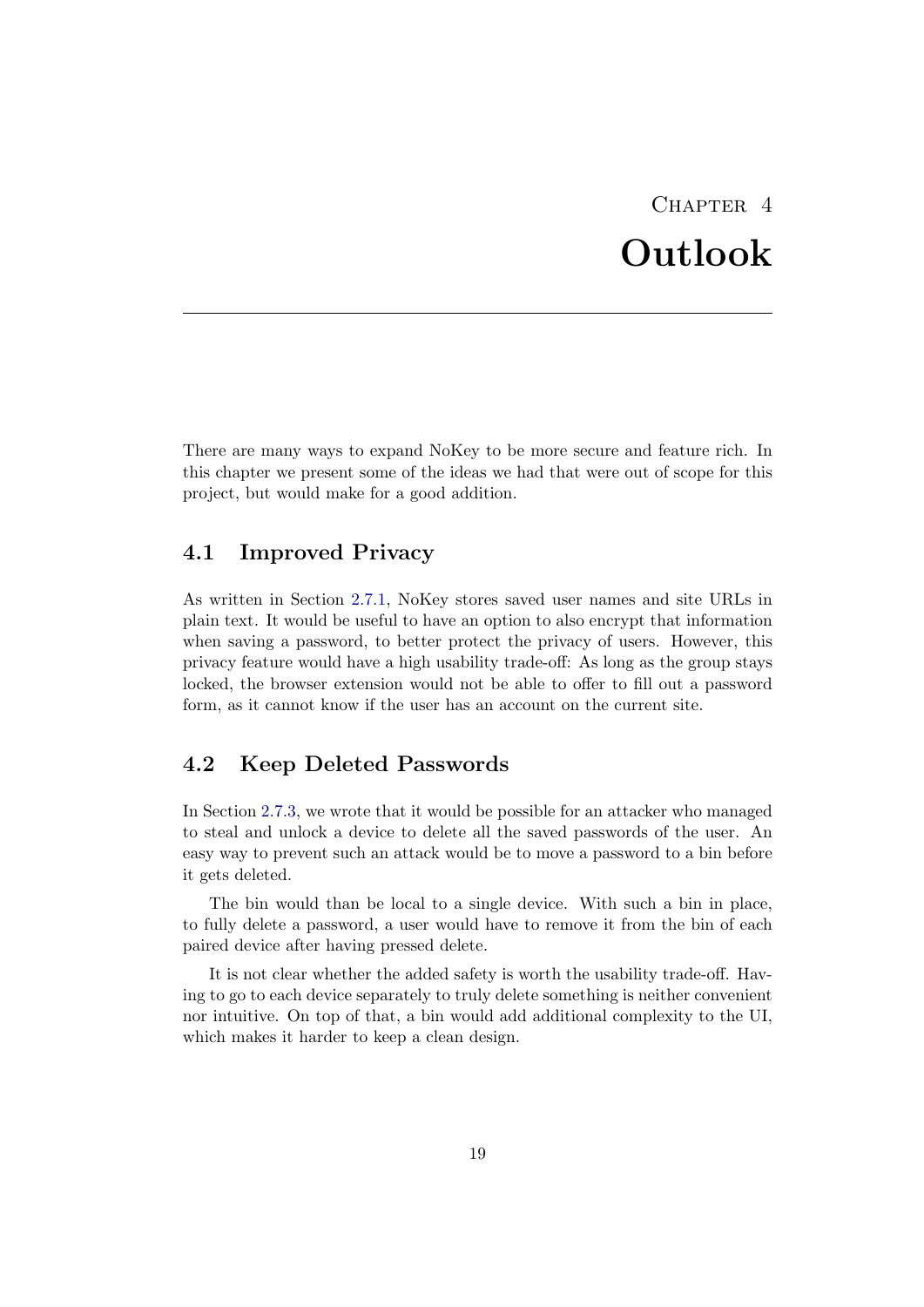## <span id="page-23-0"></span>4.3 Add Trusted Friends

With key boxes (Section [2.6\)](#page-12-1), it is possible to unlock a password group even if a user does not have enough devices at hand. However, this comes at the cost of having to remember an additional password.

One idea to completely get rid of passwords would be to add trusted friends. In addition to creating a secret share for each device, NoKey could then also create a secret share for each trusted friend. Friends would not be able to access the users passwords, since they possess only one secret share and also do not have access to the encrypted passwords. To unlock a device, users could then ask their friends to send their secret shares.

To make sure this feature would not compromise the security of NoKey, users would have to agree upon some way to make sure that it is truly them that are asking for the key, and not a thief. As an example, they might send a selfie in an agreed upon silly pose, such that a thief would not be able to impersonate them.

## <span id="page-23-1"></span>4.4 QR Codes

Another way to get more secret shares without pairing another device would be to print them out as QR codes. A QR code would then contain one share for a password group. When unlocking a password group, a user could then scan the QR code to access an additional share.

However, a QR code is less safe than a device. With a device, the shares are usually also protected by another factor such as a fingerprint, as the device has to be unlocked first. A QR code has no such protection. Additionally, a QR code can easily be stolen undetected by simply taking a picture of it. This is a problem, since a user has no way of knowing if a QR code was stolen. A stolen device on the other hand is detected quickly and can be removed from the list of trusted devices as soon as possible.

## <span id="page-23-2"></span>4.5 Online Storage Providers

With key boxes (Section [2.6\)](#page-12-1), it is possible to use NoKey with only one device. But would it be possible to also use it with no devices at all? By integrating an online storage service such as Google Drive [\[24\]](#page-28-14) or Dropbox [\[15\]](#page-28-15) this would become possible. When connecting with such a service, all the replicated data could be stored in the cloud.

Users making use of this feature would now be able to access their passwords without carrying any of their devices as follows: First, navigate to NoKey's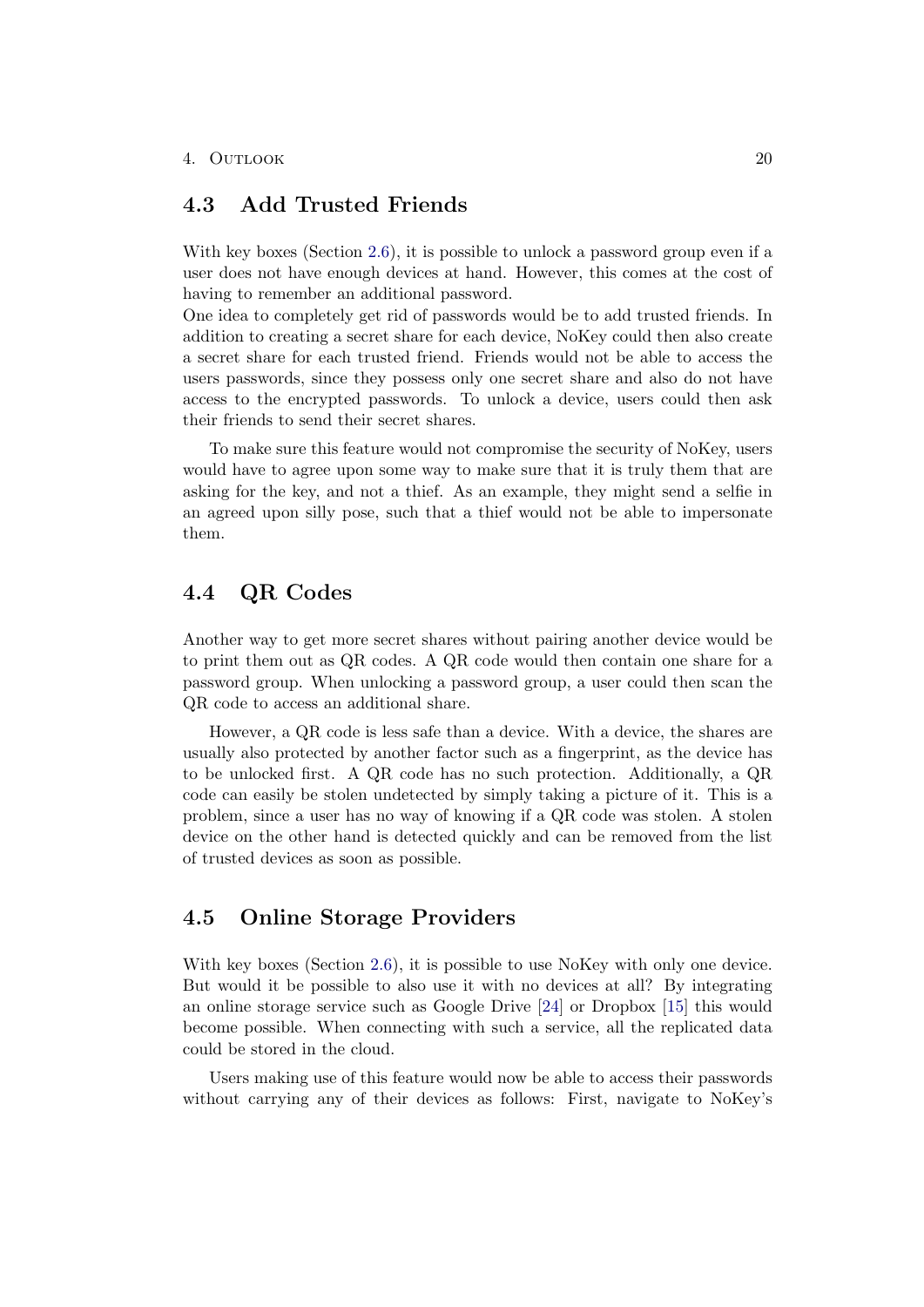#### 4. Outlook 21

website and start the web application. Then, connect to an online service by entering their password for that service. After that, all their encrypted passwords and key boxes would be available. To then unlock their passwords, they would have to open as many key boxes as the security level they were stored with.

This process requires that a user can remember at least three passwords. One for the online service and two for the key boxes to unlock a password group with security level two. This seems very inconvenient, but since using NoKey without any devices should not be a very common situation, it seems acceptable.

### <span id="page-24-0"></span>4.6 More Communication Channels

Right now, the only way two clients can communicate with each other is via the message forwarding server. To make NoKey less dependent on any server, it would be useful to add other means of communication.

One idea would be to integrate communication over bluetooth. This way, devices could directly communicate with each other without any middle man. However, since not many PCs support bluetooth, this channel would not be useful for many users.

Another interesting communication channel would be using WebRTC [\[2\]](#page-26-12) (Web Real-Time Communications). This is a set of protocols that allow direct peer to peer communication between browsers.

Note that a server would still be necessary, but its job would be simplified even further. The only function that would still need a server would be the pairing process (Section [2.2\)](#page-7-0). In addition to that, it could also act as a STUN (Session Traversal Utilities for NAT) [\[49\]](#page-27-8) server that helps to establish peer to peer connections.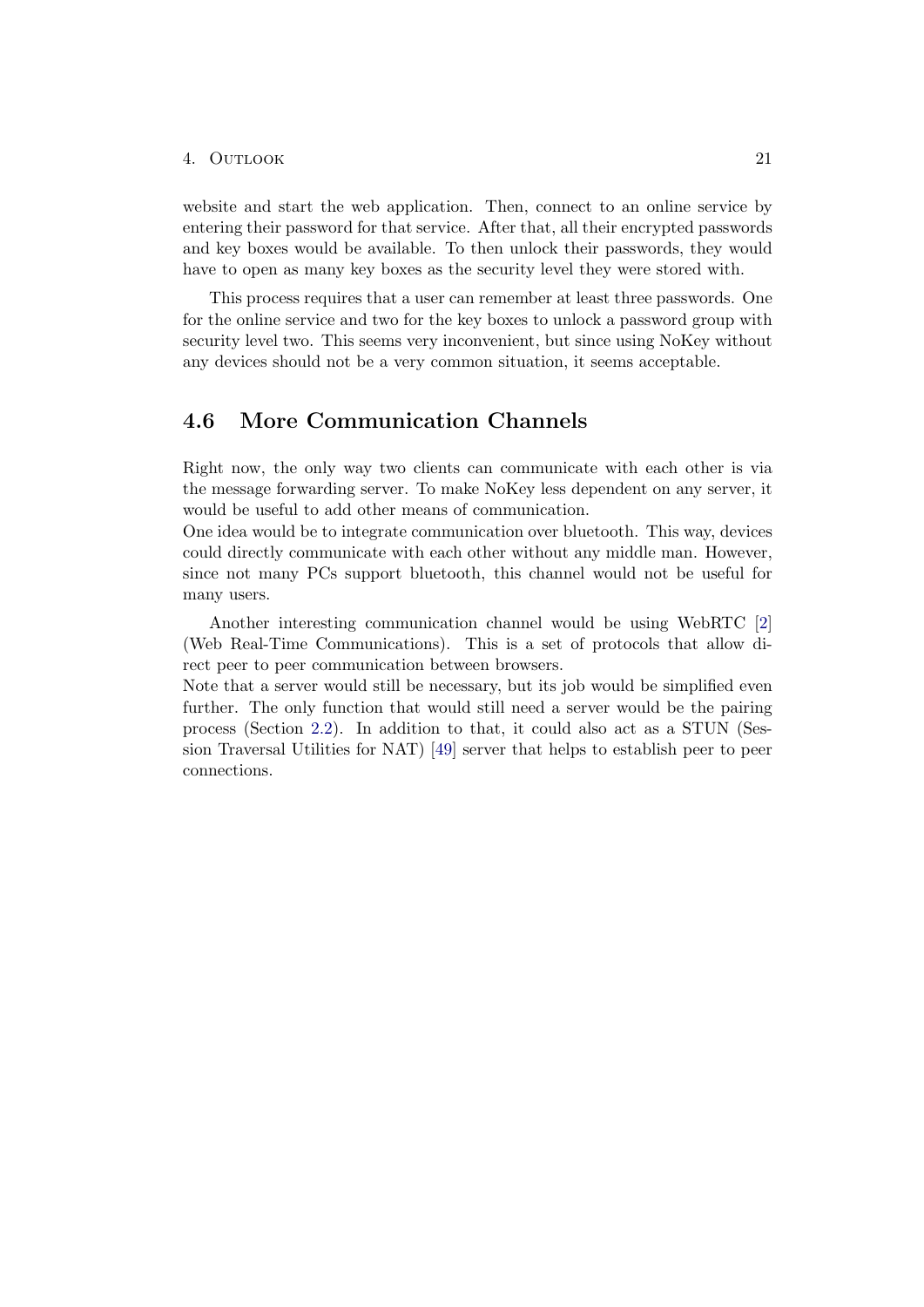## CHAPTER<sub>5</sub> Conclusion

<span id="page-25-0"></span>With NoKey, we explored how a distributed password manager without a master password may look like in practice. With the convenience of not having to remember any passwords, we believe that this approach offers a great alternative to traditional password managers.

With traditional password managers, the security largely depends on the chosen master password. However, many people find it difficult to come up with strong passwords that are memorable at the same time. Our presented approach offers good security to all users, even for those that are unable to come up with good passwords.

NoKey is free and fully open source under the MIT license [\[28\]](#page-29-10). The source code is available at: <https://github.com/Zinggi/NoKey>.

Whether the approach taken by NoKey will become a popular alternative to traditional password managers will have to be seen, but we hope that more password managers will follow the presented approach in the future.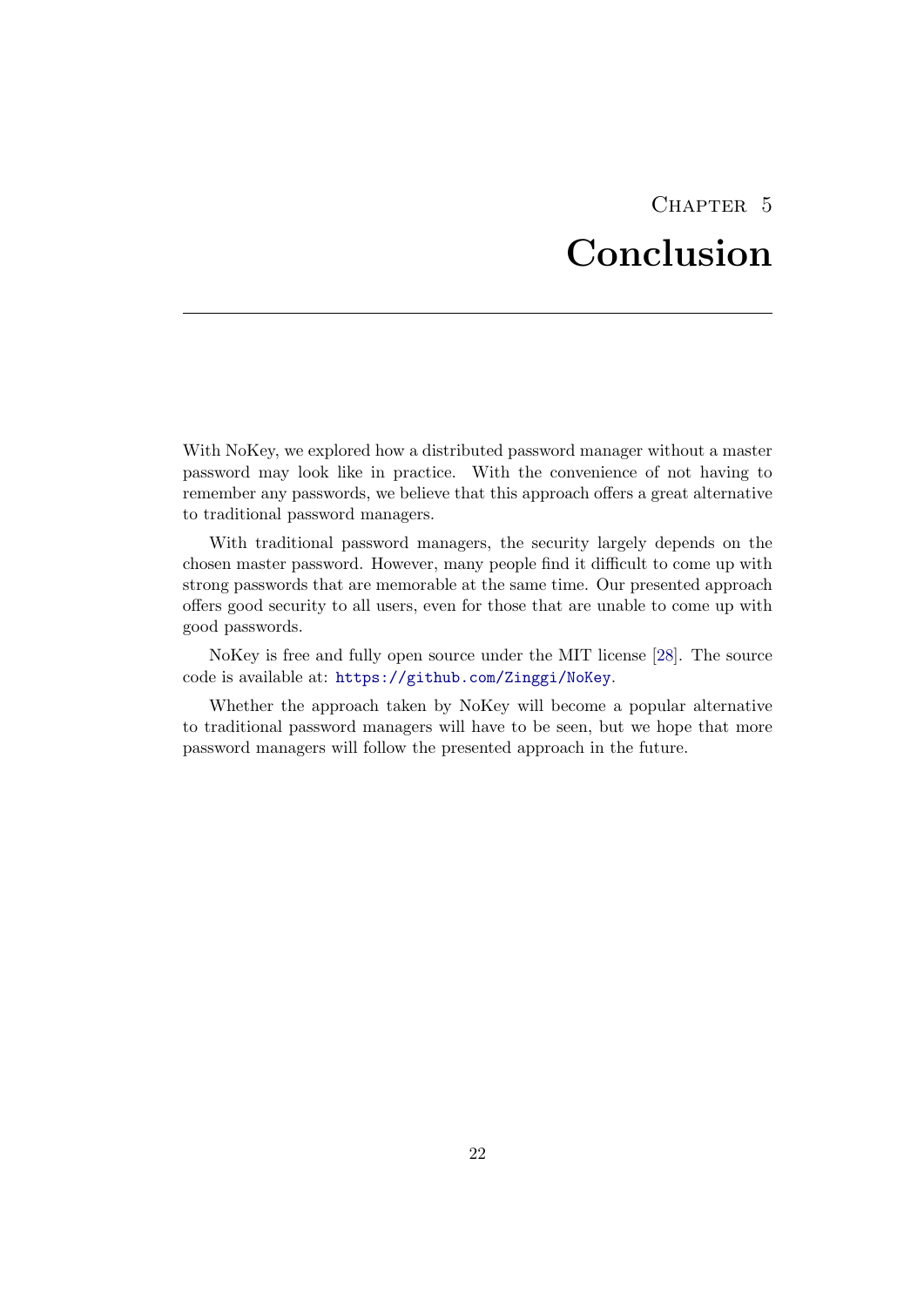## References

- <span id="page-26-12"></span>[2] Bernard Aboba et al. WebRTC 1.0: Real-time Communication Between Browsers. Candidate Recommendation. https://www.w3.org/TR/2017/CRwebrtc-20171102/. W3C, Nov. 2017.
- <span id="page-26-4"></span>[4] Eralp A Akkoyunlu, Kattamuri Ekanadham, and Richard V Huber. "Some constraints and tradeoffs in the design of network communications". In: ACM SIGOPS Operating Systems Review. Vol. 9. 5. ACM. 1975, p. 73.
- <span id="page-26-7"></span>[5] Joe Armstrong. Programming Erlang: software for a concurrent world. Pragmatic bookshelf, 2013.
- <span id="page-26-5"></span>[7] Elaine Barker. "NIST Special Publication 800-57 Part 1 Revision 4, Recommendation for Key Management Part 1: General". In: NIST (2016).
- <span id="page-26-2"></span>[8] Alex Biryukov, Daniel Dinu, and Dmitry Khovratovich. "Argon2: new generation of memory-hard functions for password hashing and other applications". In: Security and Privacy (EuroS&P), 2016 IEEE European Symposium on. IEEE. 2016, pp. 292–302.
- <span id="page-26-11"></span>[11] Mike Pietraszak (Microsoft Corporation). Browser Extensions. Draft Community Group Report. https://browserext.github.io/browserext/. W3C, 2017.
- <span id="page-26-8"></span>[12] Evan Czaplicki. "Elm: Concurrent frp for functional guis". In: Senior thesis, Harvard University (2012).
- <span id="page-26-3"></span>[13] Joan Daemen and Vincent Rijmen. The design of Rijndael: AES-the advanced encryption standard. Springer Science & Business Media, 2013.
- <span id="page-26-0"></span>[16] Manuel Eggimann and Christelle Gloor. "Convenient Password Manager, Group Project". In: (2017).
- <span id="page-26-9"></span>[26] Paul Hudak et al. "Report on the Programming Language Haskell: A Nonstrict, Purely Functional Language Version 1.2". In: SIGPLAN Not. 27.5 (May 1992), pp. 1–164. ISSN: 0362-1340. DOI: [10.1145/130697.130699](https://doi.org/10.1145/130697.130699). url: <http://doi.acm.org/10.1145/130697.130699>.
- <span id="page-26-1"></span>[29] Burt Kaliski. "PKCS# 5: Password-based cryptography specification version 2.0". In: (2000).
- <span id="page-26-6"></span>[32] Hugo Krawczyk, Ran Canetti, and Mihir Bellare. "HMAC: Keyed-hashing for message authentication". In: (1997).
- <span id="page-26-10"></span>[35] Robin Milner. The definition of standard ML: revised. MIT press, 1997.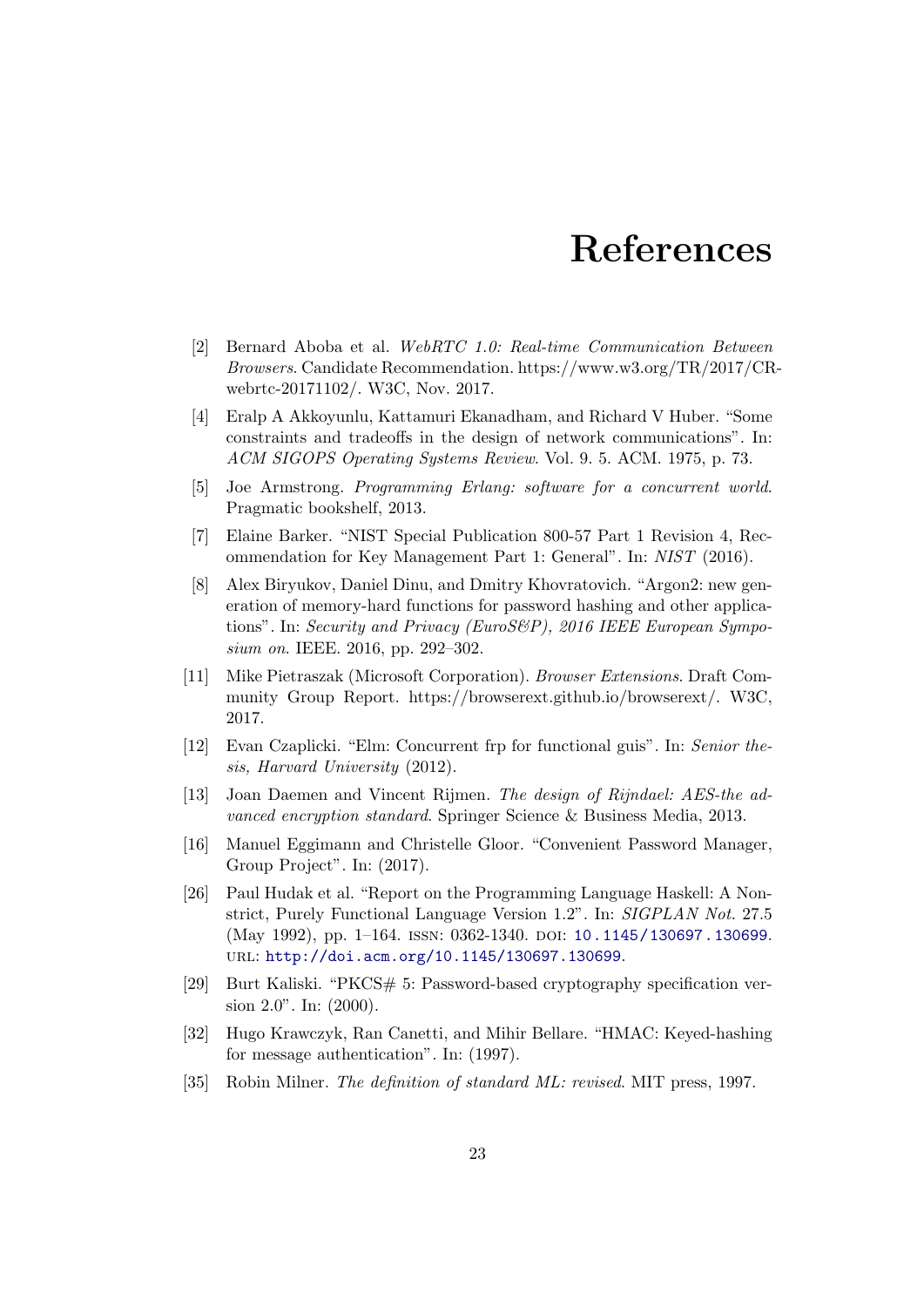- <span id="page-27-7"></span>[39] Baishakhi Ray et al. "A large scale study of programming languages and code quality in github". In: Proceedings of the 22nd ACM SIGSOFT International Symposium on Foundations of Software Engineering. ACM. 2014, pp. 155–165.
- <span id="page-27-1"></span>[41] Ronald L Rivest, Adi Shamir, and Leonard Adleman. "A method for obtaining digital signatures and public-key cryptosystems". In: Communications of the ACM 21.2 (1978), pp. 120–126.
- <span id="page-27-4"></span>[42] Adi Shamir. "How to share a secret". In: Communications of the ACM 22.11 (1979), pp. 612–613.
- <span id="page-27-2"></span>[43] Marc Shapiro et al. "Conflict-free replicated data types". In: Symposium on Self-Stabilizing Systems. Springer. 2011, pp. 386–400.
- <span id="page-27-3"></span>[44] Marc Shapiro et al. "Convergent and commutative replicated data types". In: Bulletin-European Association for Theoretical Computer Science 104 (2011), pp. 67–88.
- <span id="page-27-5"></span>[46] Roy Thomas. "Fielding. Chapter 5: Representational state transfer (rest)". In: Architectural Styles and the Design of Network-based Software Architectures (Ph. D.) (2000).
- <span id="page-27-6"></span>[47] Alan Mathison Turing. "On computable numbers, with an application to the Entscheidungsproblem". In: Proceedings of the London mathematical society 2.1 (1937), pp. 230–265.
- <span id="page-27-0"></span>[48] Web Hypertext Application Technology Working Group (WHATWG). Web sockets HTML Living Standard. Tech. rep. https://html.spec.whatwg.org/multipage/websockets.html. WHATWG, May 2018.
- <span id="page-27-8"></span>[49] Dan Wing et al. "Session traversal utilities for NAT (STUN)". In: (2008).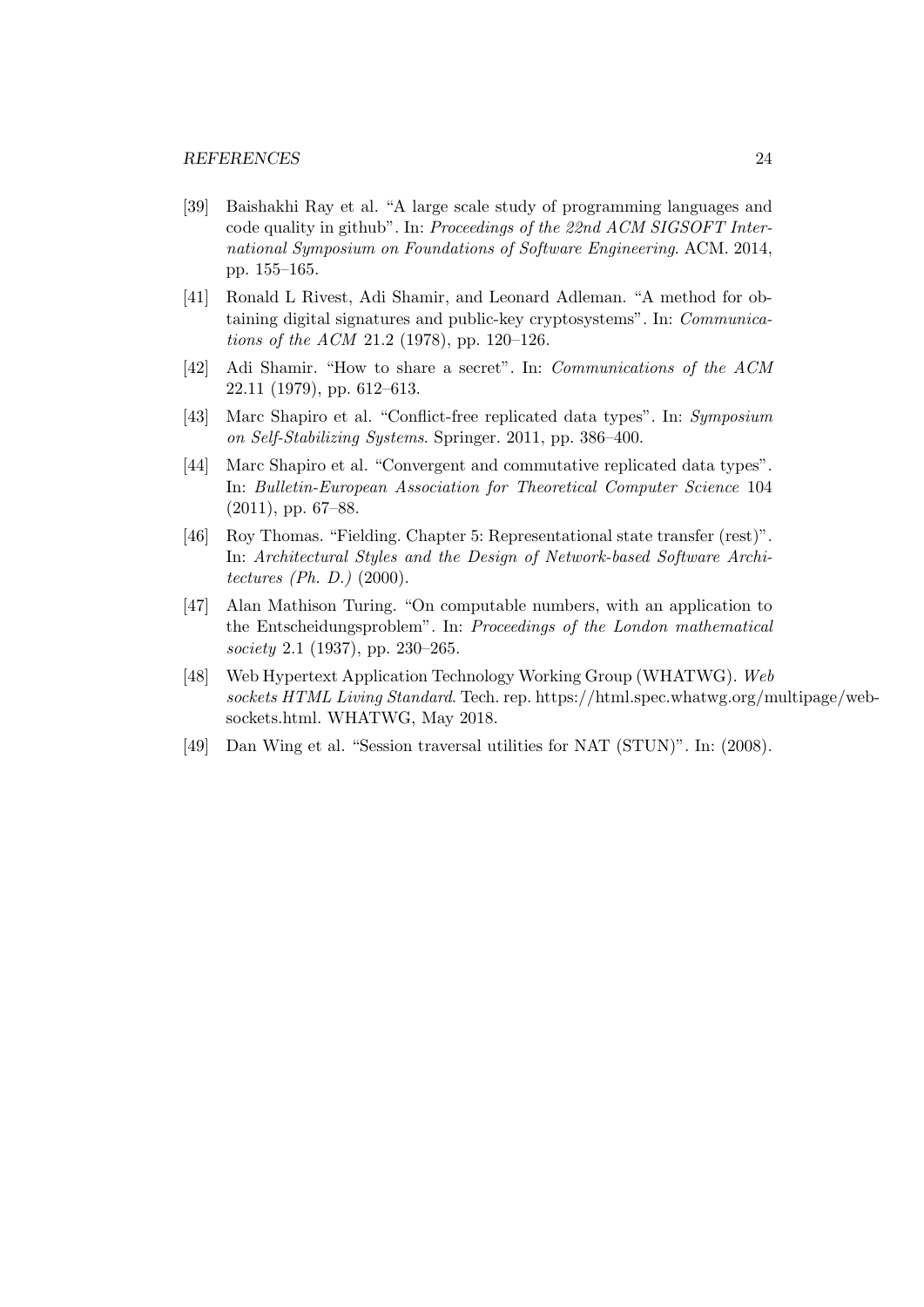## Web Links

- <span id="page-28-2"></span>[1] 1Password, homepage. <https://1password.com/>. Accessed: June 7, 2018.
- <span id="page-28-8"></span>[3] Akka Documentation, Distributed Data, Lightbend, Inc. https://doc. [akka . io / docs / akka / snapshot / distributed - data . html](https://doc.akka.io/docs/akka/snapshot/distributed-data.html). Accessed: June 7, 2018.
- <span id="page-28-6"></span>[6] Avatars, identicons, and hash visualization, Jussi Judin. [https://barro.](https://barro.github.io/2018/02/avatars-identicons-and-hash-visualization/) [github.io/2018/02/avatars-identicons-and-hash-visualization/](https://barro.github.io/2018/02/avatars-identicons-and-hash-visualization/). Accessed: June 7, 2018.
- <span id="page-28-4"></span>[9] Browser Extension, Mozilla Developer Network, Mozilla. [https://develope](https://developer.mozilla.org/en-US/Add-ons/WebExtensions)r. [mozilla.org/en-US/Add-ons/WebExtensions](https://developer.mozilla.org/en-US/Add-ons/WebExtensions). Accessed: June 7, 2018.
- <span id="page-28-13"></span>[10] Building Web Apps in WebView, Android Developer Guide, Google. [https:](https://developer.android.com/guide/webapps/webview) [//developer.android.com/guide/webapps/webview](https://developer.android.com/guide/webapps/webview). Accessed: June 7, 2018.
- <span id="page-28-3"></span>[14] Dashlane, homepage. [https : / / www . dashlane . com/](https://www.dashlane.com/). Accessed: June 7, 2018.
- <span id="page-28-15"></span>[15] Dropbox, cloud storage provider, Dropbox, Inc. [https://www.dropbox.](https://www.dropbox.com/) [com/](https://www.dropbox.com/). Accessed: June 7, 2018.
- <span id="page-28-9"></span>[17] Elixir, a dynamic, functional language. [https : / / elixir - lang . org/](https://elixir-lang.org/). Accessed: June 7, 2018.
- <span id="page-28-10"></span>[18] Elm, a purely functional language for the web. http://elm-lang.org/. Accessed: June 7, 2018.
- <span id="page-28-7"></span>[19] Elm package for hash icons, Florian Zinggeler. [http : / / package . elm](http://package.elm-lang.org/packages/Zinggi/elm-hash-icon/latest)  [lang.org/packages/Zinggi/elm-hash-icon/latest](http://package.elm-lang.org/packages/Zinggi/elm-hash-icon/latest). Accessed: June 7, 2018.
- <span id="page-28-1"></span>[20] Enpass, homepage. <https://www.enpass.io/>. Accessed: June 7, 2018.
- <span id="page-28-11"></span>[21]  $F#$ , a functional-first programming language. <https://fsharp.org/>. Accessed: June 7, 2018.
- <span id="page-28-5"></span>[22] Font Awesome - the iconic SVG, font, and CSS toolkit, Fonticons, Inc. <https://fontawesome.com/>. Accessed: June 7, 2018.
- <span id="page-28-12"></span>[23] GitHub, homepage. <https://github.com/>. Accessed: June 7, 2018.
- <span id="page-28-14"></span>[24] Google Drive, cloud storage provider, Google. [https://www.google.com/](https://www.google.com/drive/) [drive/](https://www.google.com/drive/). Accessed: June 7, 2018.
- <span id="page-28-0"></span>[25] Have I Been Pwned, Troy Hunt. [https : / / haveibeenpwned . com/](https://haveibeenpwned.com/). Accessed: June 7, 2018.